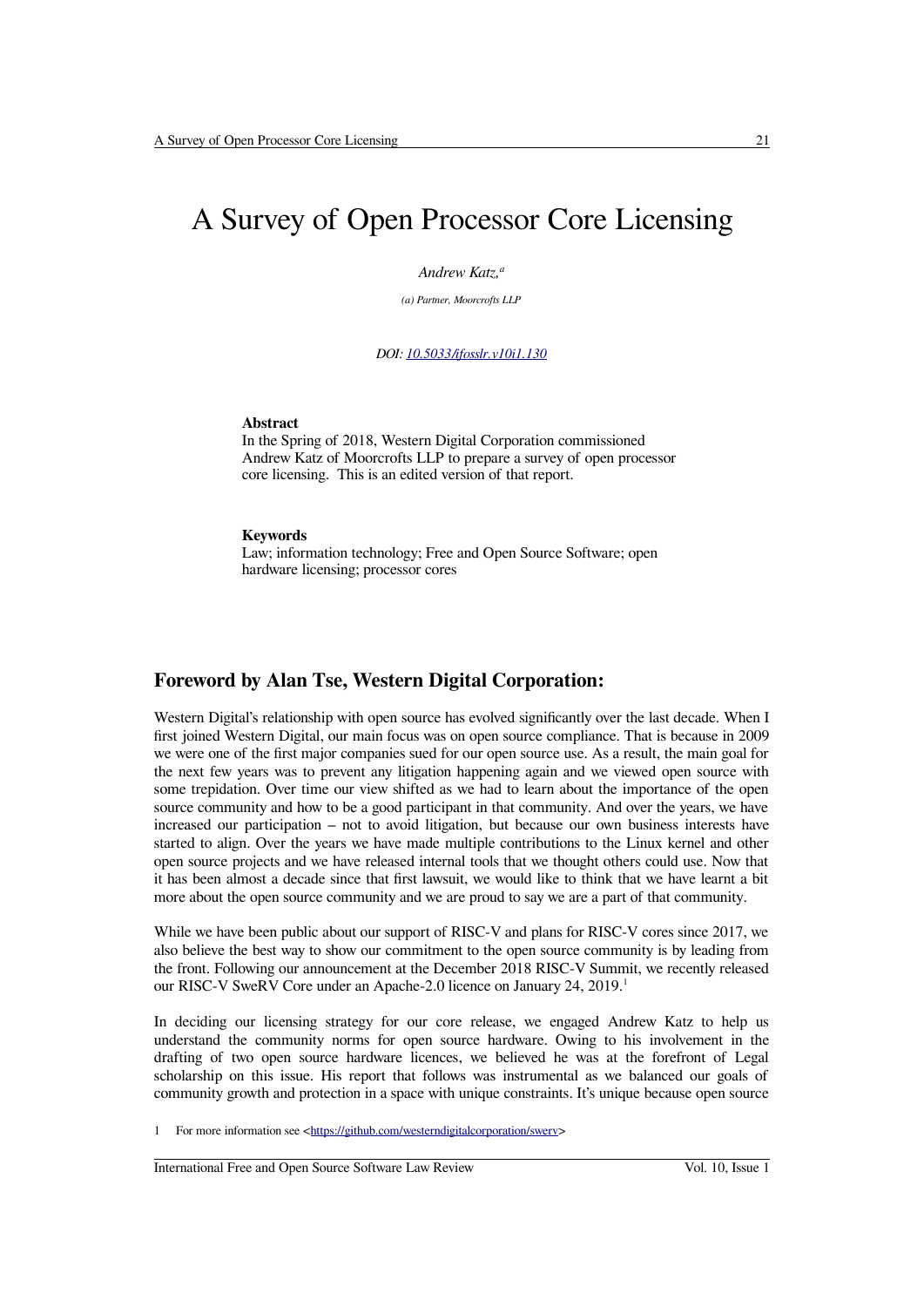hardware is a capital-intensive field quite different from software and the fact that the established open source licences were written without open source hardware in mind. We are happy to release this research to the community and hope this research and our journey serves as a beacon to our peers to join use in the open source hardware community.

*– Alan Tse, Associate General Counsel, Western Digital.[2](#page-1-0)*

## **Introduction**

The research was undertaken by Andrew Katz between March 26 and April 22 2018.[3](#page-1-1) The methodology was as follows:

- 1. To identify major open hardware communities using a combination of research and preexisting knowledge of various open hardware activities that Andrew Katz has been involved in including both specific projects and umbrella organisations.
- 2. To undertake research of those organisations and schedule and carry out a range of telephone interviews with identified leading individuals in the field. Given the relatively short time available to undertake the research, a total of eight individuals were identified, of whom six were able to agree to an interview within the time available for the first version of this report. A further two individuals arranged to be interviewed on a date after the original date of submission of the report to Western Digital, and their responses have been taken in to account in the updated version. No one who was approached declined to take part in the research, and all were very open and candid. We are grateful for their time and interest in the project. We also requested further input from the interviewees about community development and involvement, based on the answers to the first round of questions, and two individuals responded comprehensively by email. Their responses were taken into account in the report.
- 3. To review the projects listed on LibreCores and OpenCores.org, and the list researched by Mohammad Shahrad<sup>[4](#page-1-2)</sup> and updated as a result of further desktop research and responses from interviewees.
- 4. The results of the research were compiled into this report.
- 5. In order to facilitate candour on the part of the interviewees, the interviewees were told that their names would not be linked to specific comments they made in a manner similar to the Chatham House Rule. Subsequently, the individuals kindly consented to their names being released.
- 6. To avoid bias in answers provided, the interviewees were told the research was being undertaken on behalf of a major US digital hardware manufacturer, but no further

- <span id="page-1-1"></span>3 The data presented in this paper represents information obtained during that research period, unless explicitly stated otherwise. For example, during discussions with Mohammad Shahrad (see footnotes 4, 19 and 20) we agreed to provide him with an updated of the data he presented in the paper referenced at footnote 4, and since this update was provided as at 29 January 2019, we decided to update the relevant text and appendix of this report accordingly. It does not affect the conclusions. The author thanks Heather Stewart for her invaluable assistance in the updating process.
- <span id="page-1-2"></span>4 Balkind, Joseph, et al. (2016) 'OpenPiton: An Open Source Manycore Research Framework', ASPLOS '16, pp 217 – 232. [<http://parallel.princeton.edu/papers/openpiton-asplos16.pdf>](http://parallel.princeton.edu/papers/openpiton-asplos16.pdf) DOI: 10.1145/2872362.2872414

<span id="page-1-0"></span><sup>2</sup> Alan Tse is a member of Western Digital's Legal team and responsible for open source compliance across the company and supporting Western Digital's open source strategy. His practice covers product lines both up and down the stack including storage devices firmware, consumer devices, data centre systems, and now even hardware cores. As a former computer engineer who grew up using open source software and anxiously waiting for the year of the Linux desktop, he has watched the evolution of open source throughout the tech industry and occasionally dabbles in various open source communities.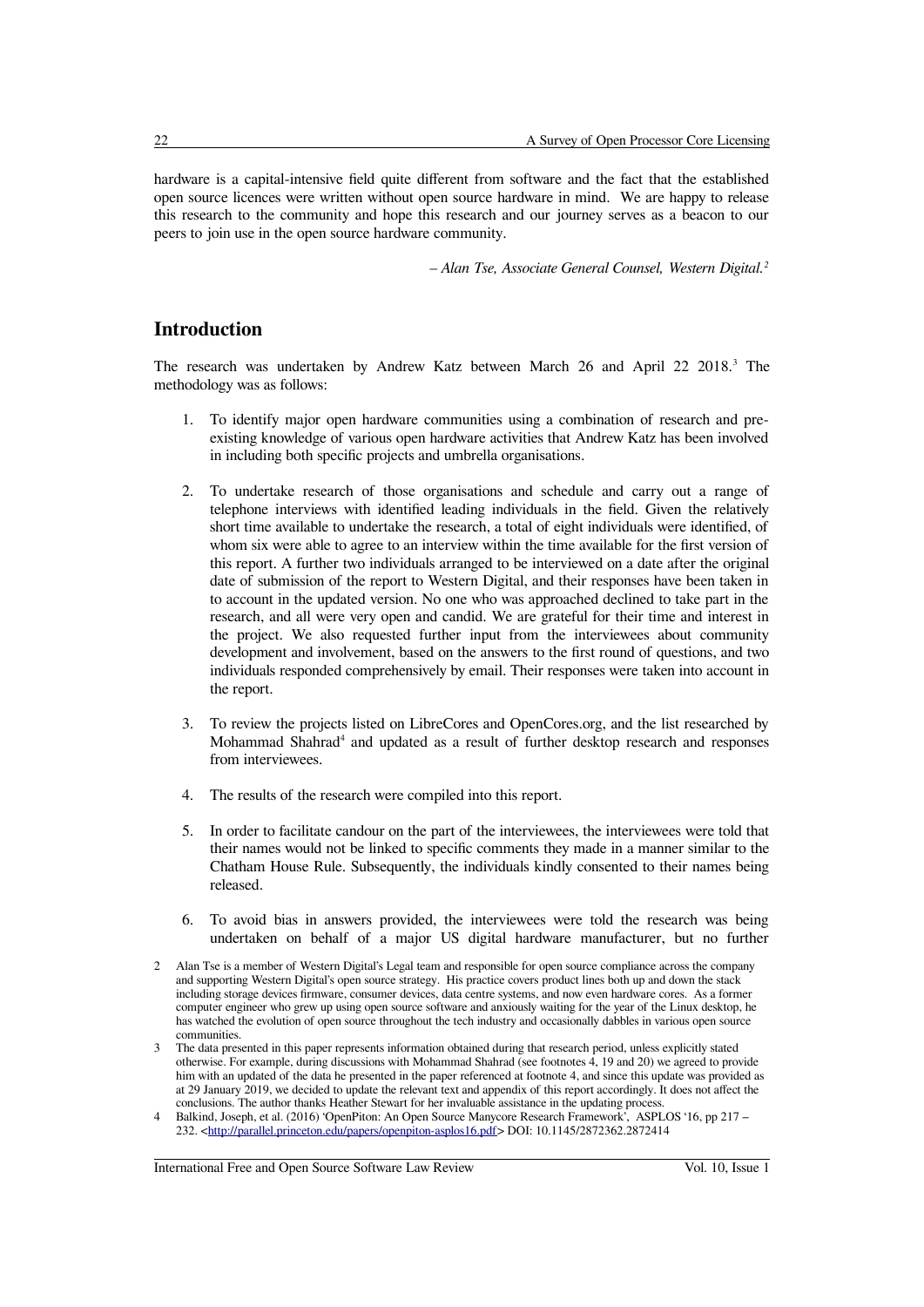information was provided about the research sponsor. The identity of the sponsor was released to the interviewees some months later when they were asked if they were prepared to waive anonymity.

## **Open Source Hardware and Licensing**

#### **Summary**

Broad consensus is that 'Open Source Hardware' is hardware whose licensing terms comply with the definition set out by the Open Source Hardware Association. Although the thrust of the definition is relevant to this report, the detail is not.<sup>[5](#page-2-0)</sup> The OSHWA definition follows the Open Source Initiative's definition for Open Source software licensing.[6](#page-2-1)

Specific licences which have been identified<sup>[7](#page-2-2)</sup> by OSHWA are:

#### *Copyleft (reciprocal) licences:*

- Creative Commons Attribution, Share-Alike (CC-BY-SA)
- GNU General Public License (GPL)
- Hardware-Specific Licenses: TAPR OHL, CERN OHL[8](#page-2-3)

#### *Permissive Licences*

- Free BSD license (BSD-2-Clause)<sup>[9](#page-2-4)</sup>
- MIT license (MIT)
- Creative Commons Attribution (CC-BY-3.0)<sup>[10](#page-2-5)</sup>
- Hardware-Specific License: Solderpad Hardware Licence<sup>[11](#page-2-6)</sup>

Given that the above licences are specifically referenced by OSHWA we can make the reasonable assumption that they meet the OSHWA definition. OSHWA does not (at the time of writing) have a process for approving licences. It can be assumed that licences (such as Apache) which are approved by the OSI would also meet the OSHWA criteria.

Licences that were identified during the course of this survey as applying to various open source hardware projects are:

<span id="page-2-0"></span><sup>5</sup> For more information see <https://www.oshwa.org/definition/>

<span id="page-2-1"></span><sup>6</sup> With the interesting distinction that in the preamble, OSHWA states that the design must be publicly available so that anyone can make etc. the design. OSI only requires that the licensing terms enable the licensee to make open source software publicly available, but not that public availability itself is necessary.

<span id="page-2-2"></span><sup>7 &</sup>lt;https://www.oshwa.org/sharing-best-practices/>

<span id="page-2-3"></span><sup>8</sup> Andrew Katz has been involved in the drafting of CERN OHL [<https://www.ohwr.org/documents/294>](https://www.ohwr.org/documents/294).

<span id="page-2-4"></span><sup>9</sup> [< https://opensource.org/licenses/BSD-2-Clause >](https://opensource.org/licenses/BSD-2-Clause)

<span id="page-2-5"></span><sup>10</sup> [<https://creativecommons.org/licenses/by/3.0/>](https://creativecommons.org/licenses/by/3.0/)

<span id="page-2-6"></span><sup>11</sup> Andrew Katz drafted the Solderpad Licence. [<http://solderpad.org/licenses/>](http://solderpad.org/licenses/)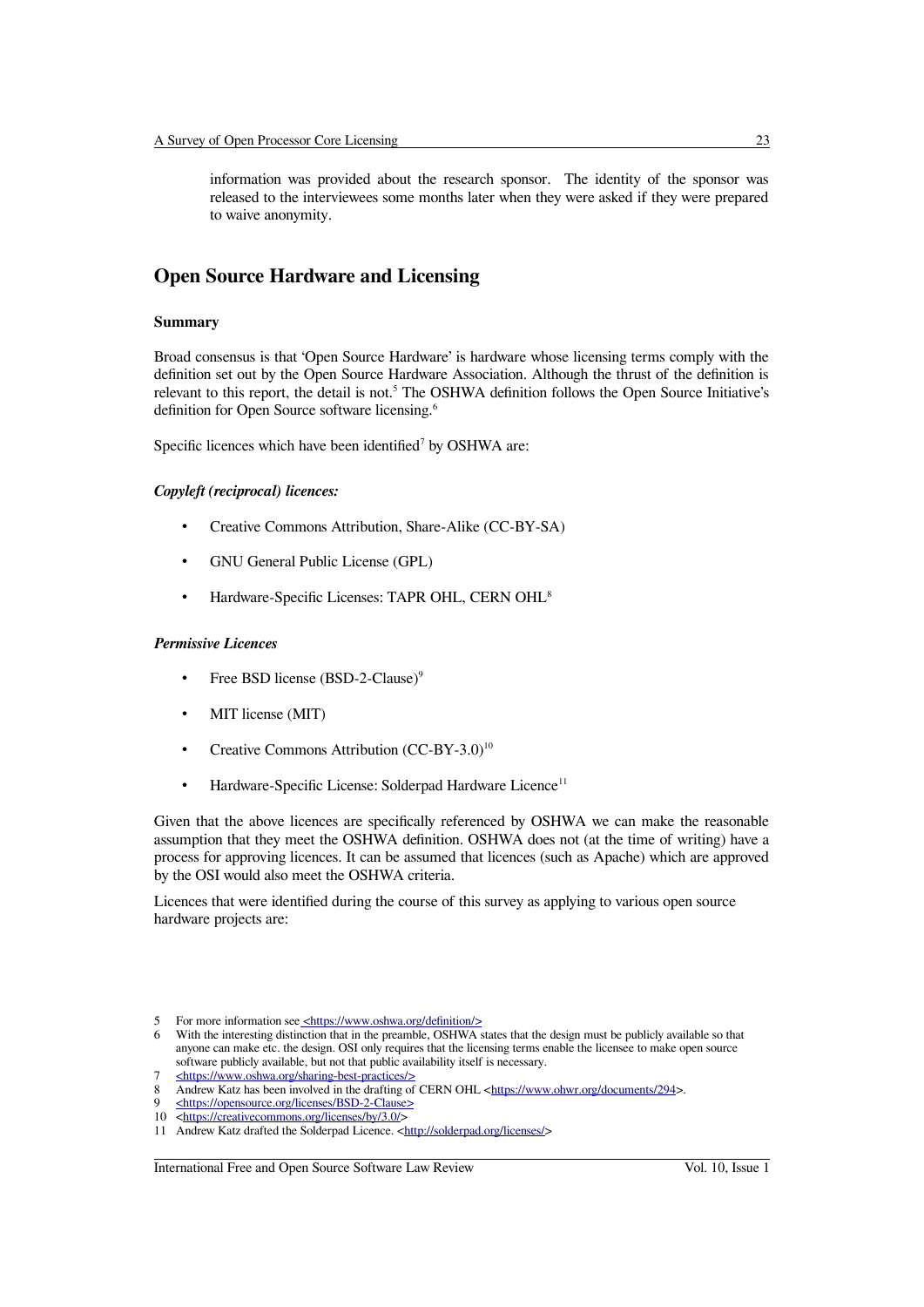| Licence                                               | <b>Comments</b>                                                                  |
|-------------------------------------------------------|----------------------------------------------------------------------------------|
| <b>BSD-2-Clause</b> (simple permissive)               | Widely used for many types of open source<br>hardware, including processor cores |
| <b>MIT</b> (simple permissive)                        | Widely used for open source hardware                                             |
| $\text{ISC}^{12}$ (simple permissive)                 | Sometimes used for open source hardware                                          |
| Apache-2.0 (permissive with patent clauses)           | Widely used for open source hardware                                             |
| <b>GPLv3</b> (strong copyleft with patent licence)    | Frequently used for open source hardware                                         |
| <b>GPLv2</b> (strong copyleft without patent licence) | Frequently used for open source hardware                                         |
| <b>LGPL</b> (various versions)                        | Frequently used for open source hardware                                         |
| <b>MPL-2.0</b> (weak copyleft with patent grant)      | Rarely used for open source hardware                                             |

*Table 1: Open Source Software Licences*

| <b>Licence</b>                             |                |                    | <b>Comments</b>  |                                       |
|--------------------------------------------|----------------|--------------------|------------------|---------------------------------------|
| <b>Creative</b><br>versions)               | <b>Commons</b> | Attribution        | <i>(various)</i> | Widely used for open hardware designs |
| <b>Creative</b><br>versions)               | <b>Commons</b> | <b>Share-Alike</b> | <i>(various)</i> | Widely used for open hardware designs |
| <b>Creative</b><br><b>Dedication</b> (CC0) | <b>Commons</b> | <b>Public</b>      | Domain           | Widely used for open hardware designs |

*Table 2: Open Content Licences*

| <b>Licence</b>                                              | <b>Comments</b>                                                                                                   |
|-------------------------------------------------------------|-------------------------------------------------------------------------------------------------------------------|
| TAPR (Tucson Amateur Packet Radio) Open<br>Hardware License | Mainly used for RF circuit boards.<br><b>Has</b><br>interesting copyleft mechanism, based<br>on<br>patents        |
| CERN OHL (various versions)                                 | Used for a wide variety of open hardware but<br>originally designed mainly for applicability to<br>circuit boards |
| Solderpad Licence (Versions 0.51 and 2) (an                 | Used for a wide variety of hardware, including                                                                    |
| Apache-based Open Hardware License)                         | cores                                                                                                             |
| Open Hardware Description Licence (Mozilla)                 | Designed specifically for semiconductor cores.                                                                    |
| Public License-based open software licence)                 | Rarely used.                                                                                                      |
| NVDIA Open NVDLA License and Agreement                      | Designed specifically for NVDLA (Nvidia Deep)                                                                     |
| v1 (an Apache-based Open Hardware License)                  | Learning Accelerator)                                                                                             |

*Table 3: Hardware Specific Licences*

<span id="page-3-0"></span>12 [<https://opensource.org/licenses/ISC>](https://opensource.org/licenses/ISC)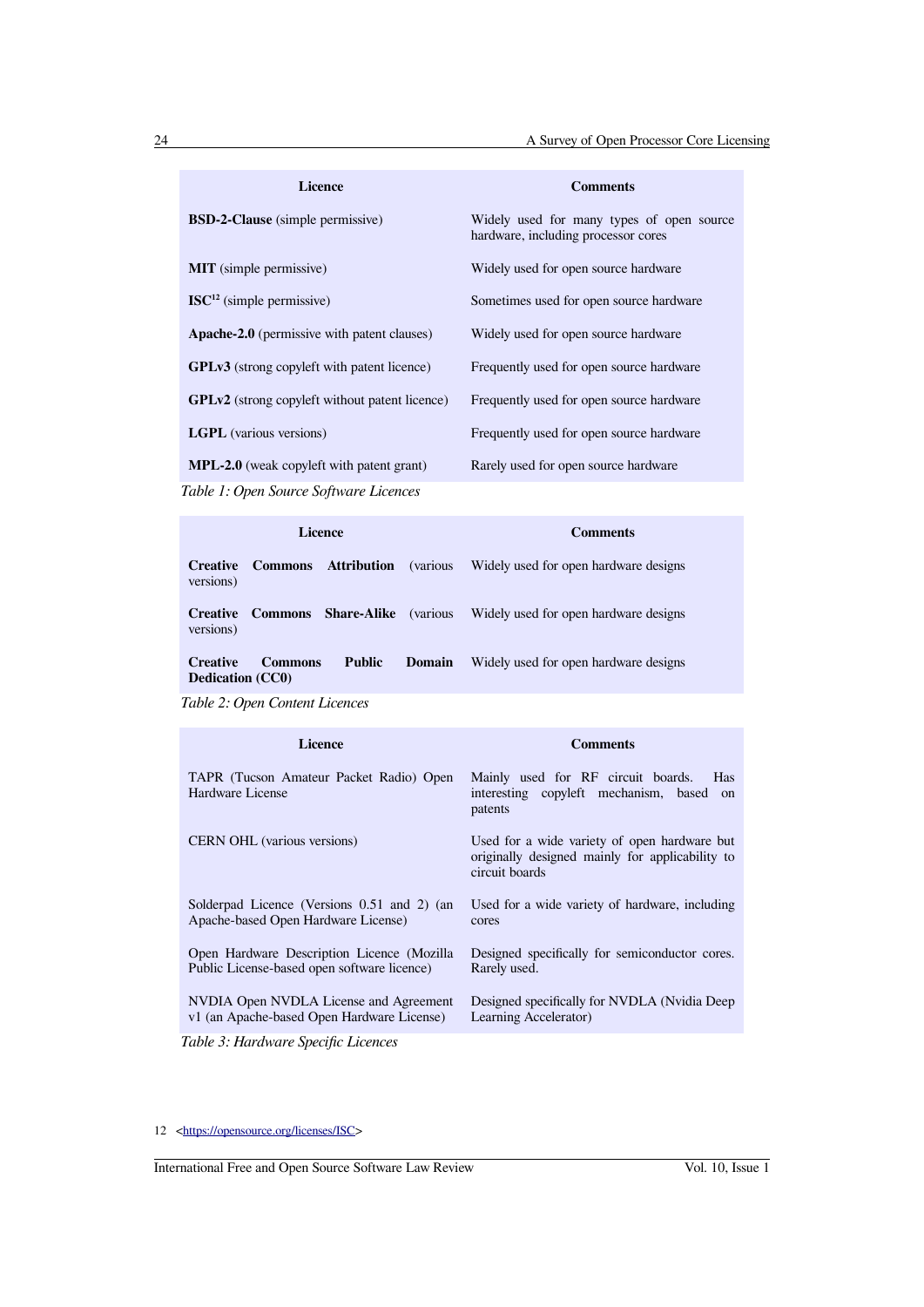| <b>Licence</b>                                          | <b>Comments</b>                                                                                                                                                                                                |
|---------------------------------------------------------|----------------------------------------------------------------------------------------------------------------------------------------------------------------------------------------------------------------|
| <b>Public Domain Dedication</b>                         | Public domain dedication is not recognised in<br>many jurisdictions, although it may take effect<br>as a broad licence. CC-0 (see above) seeks to<br>remedy this by providing an explicit fallback<br>licence  |
| Creative Commons NC variants                            | Non-commercial licences contain a restriction<br>against a field of endeavour (commerce)<br>contrary to paragraph 8 of the OSHWA criteria                                                                      |
| Open Compute Project Licences (passive and<br>copyleft) | Designed for hardware for use in OCP-<br>compatible databases. The licences only really<br>work when the various participants are patent<br>holders, and are better regarded as standards-<br>coupled licences |

*Table 4: Licences which are not compliant with OSHWA/ODI criteria*

Note that both the Solderpad licence and the CERN OHL are in the process of revision. Version 2 of the Solderpad licence remains very similar to the Apache licence it is based on, but has been amended so that is now expressed to be a 'wraparound' of the Apache licence, rather than expressed as a different license. The advantages are that it is much easier for a practitioner familiar with Apache 2.0 to immediately see what the differences are between Solderpad and Apache 2.0.

As of January 2019, the CERN OHL is in the process of being modified significantly to produce version 2. Under current proposals this will be published in three variants: a permissive version which has an Apache-like effect, and two reciprocal versions – lesser and strong (strong reciprocal being the default for those who have already published hardware designs under current versions of the CERN-OHL with the ability to select a later version). Care has been taken to consult with developers of FPGAs and ASICs to try to meet their concerns, particularly around the use of proprietary tools and libraries that are all but unavoidable in practice, while retaining the copyleft nature of the reciprocal versions of the licence.

#### **Desktop Analysis of Licence Adoption**

#### *The OSHWA Surveys*

Across open hardware as a whole probably the most in-depth survey of open source hardware use and attitudes was undertaken by the OSHWA in 2012<sup>[13](#page-4-0)</sup> and 2013.<sup>[14](#page-4-1)</sup> This contained a small section on licence adoption. It should be noted that this survey covered open hardware in general, from mechanical items through to electronics, but there is no indication that any of those responding were involved in development at sub-component (i.e. chip design) level. Therefore, the results are both fairly out of date and of dubious relevance to chip design. One section of the survey related to licence adoption, and like the annual Black Duck licence adoption survey<sup>[15](#page-4-2)</sup> counts all projects of equal weight. For example, in the Black Duck survey the Linux Kernel counts as a project with equal weighting to a tiny driver project which appears on GitHub but has never been used in commercial deployment). The results are therefore a dubious reflection of reality though it is interesting to note that very nearly 50% of the respondents had released projects with no explicit licence. It is difficult to interpret the results, as each respondent was permitted to respond with multiple answers to the

<span id="page-4-0"></span><sup>13</sup> [<https://www.oshwa.org/oshw-community-survey-2012/>](https://www.oshwa.org/oshw-community-survey-2012/)

<span id="page-4-1"></span><sup>14</sup> [<https://www.oshwa.org/oshw-community-survey-2013/>](https://www.oshwa.org/oshw-community-survey-2013/)

<span id="page-4-2"></span><sup>15</sup> [<https://www.blackducksoftware.com/top-open-source-licenses>](https://www.blackducksoftware.com/top-open-source-licenses)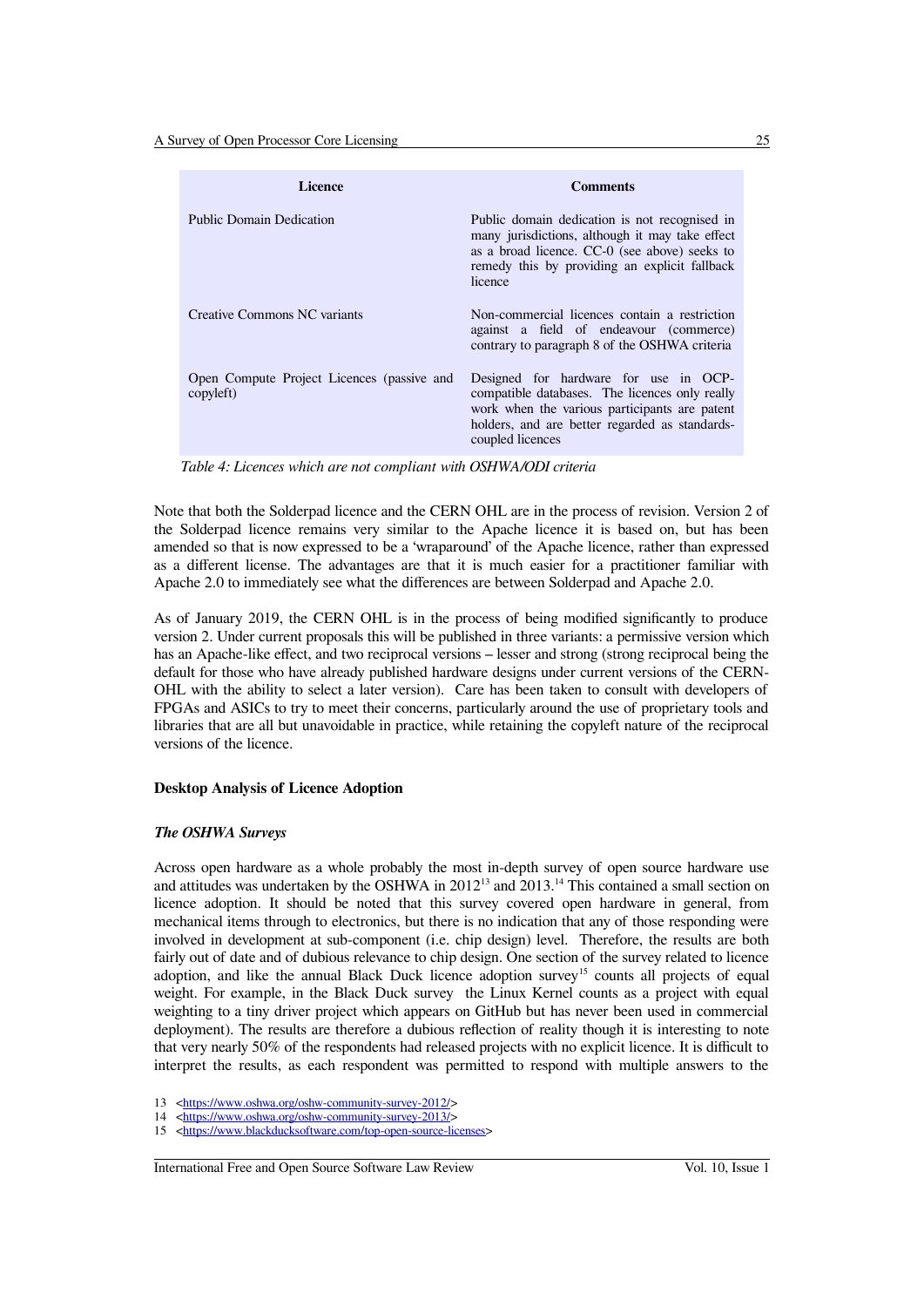question of which licence they had used, but the thrust for open hardware in general (covering everything from mechanical devices and casings through to circuit boards) is that there is rough equality of deployment of copyleft licences (e.g. Creative Commons Share-Alike, GPL) and permissive (e.g. MIT, BSD, Creative Commons attribution-only) licences.

#### *GitHub Search*

Many open hardware projects are hosted on GitHub. CERN carried out some basic research on how many projects have adopted the CERN OHL by carrying out a Google search for "site:github.com CERN-OHL" that as of March 2018 produced<sup>[16](#page-5-0)</sup> 657 results. It is misleading to assume these are all projects. However, undertaking a random sample of 10 pages from the complete Google results shows that around 80% of the results **are** projects. It is not easy to tell if these are unique results, but if they are, it suggests that something over 500 CERN-OHL licensed projects exist on GitHub. By comparison, TAPR OHL only generates 39 results of which 15 appear to be projects. [17](#page-5-1) Solderpad shows 434,<sup>[18](#page-5-2)</sup> almost all of which appear to be legitimate projects. It should be noted that it is more difficult to use this sort of search to find hardware projects licensed under Apache, MIT or BSD for the simple reason that the search will generate, overwhelmingly, software projects.

#### *The OpenPiton Survey[19](#page-5-3)*

As part of a 2016 paper, Mohammead Shahrad, a member of the Princeton OpenPiton team, researched active processor core projects.<sup>[20](#page-5-4)</sup> We have updated, corrected and verified the information presented and a summary in the table in appendix 2 under the section 'OpenPiton'.<sup>[21](#page-5-5)</sup>

Of particular interest is that, when the projects are listed in order of the date of last active contribution, it is clear that the more recent projects are more heavily weighted towards permissive, rather than copyleft licensing. There is a total of 28 processor core products listed. There is a gap between October 2015 and February 2017, and if we take the projects that have been active since February 2017 (of which there are 15), 5 of them are copyleft. For projects prior to this date (of which there are 13), 12 are copyleft.

To summarise: recently active projects are split 33% copyleft, 67% permissive, as against the nonactive projects, which are 92% copyleft, 8% permissive. This indicates a clear shift to permissive licensing for currently active projects.

<span id="page-5-0"></span><sup>16</sup> As of 29 January 2019, this has increased to 'about 1500', but the search results are somewhat noisier, so it's not clear if this is a valid comparison.

<span id="page-5-1"></span>We tried to rerun the search on 29 January, but the results were so much noisier that it's impossible to make a valid comparison.

<span id="page-5-2"></span><sup>18</sup> We tried to rerun the search on 29 January, but the results were so much noisier that it's impossible to make a valid comparison.

<span id="page-5-3"></span><sup>19</sup> Balkind, Joseph, et al. (2016) 'OpenPiton: An Open Source Manycore Research Framework', ASPLOS '16, pp 217 – 232. [<http://parallel.princeton.edu/papers/openpiton-asplos16.pdf>](http://parallel.princeton.edu/papers/openpiton-asplos16.pdf) DOI: 10.1145/2872362.2872414

<span id="page-5-4"></span><sup>20</sup> [<http://parallel.princeton.edu/openpiton/open\\_source\\_processors.php>](http://parallel.princeton.edu/openpiton/open_source_processors.php)

<span id="page-5-5"></span><sup>21</sup> The results in the appendix have been updated to 29 January 2019, and therefore differ slightly from the version of the table provided to WD in the original version of the report. The figures above have been updated accordingly. For comparison, the text in the original report read: "There is a gap between October 2015 and February 2017, and if we take the projects that have been active since February 2017 (of which there are 12), 5 of them are copyleft. For projects prior to this date (of which there are 14), 12 are copyleft."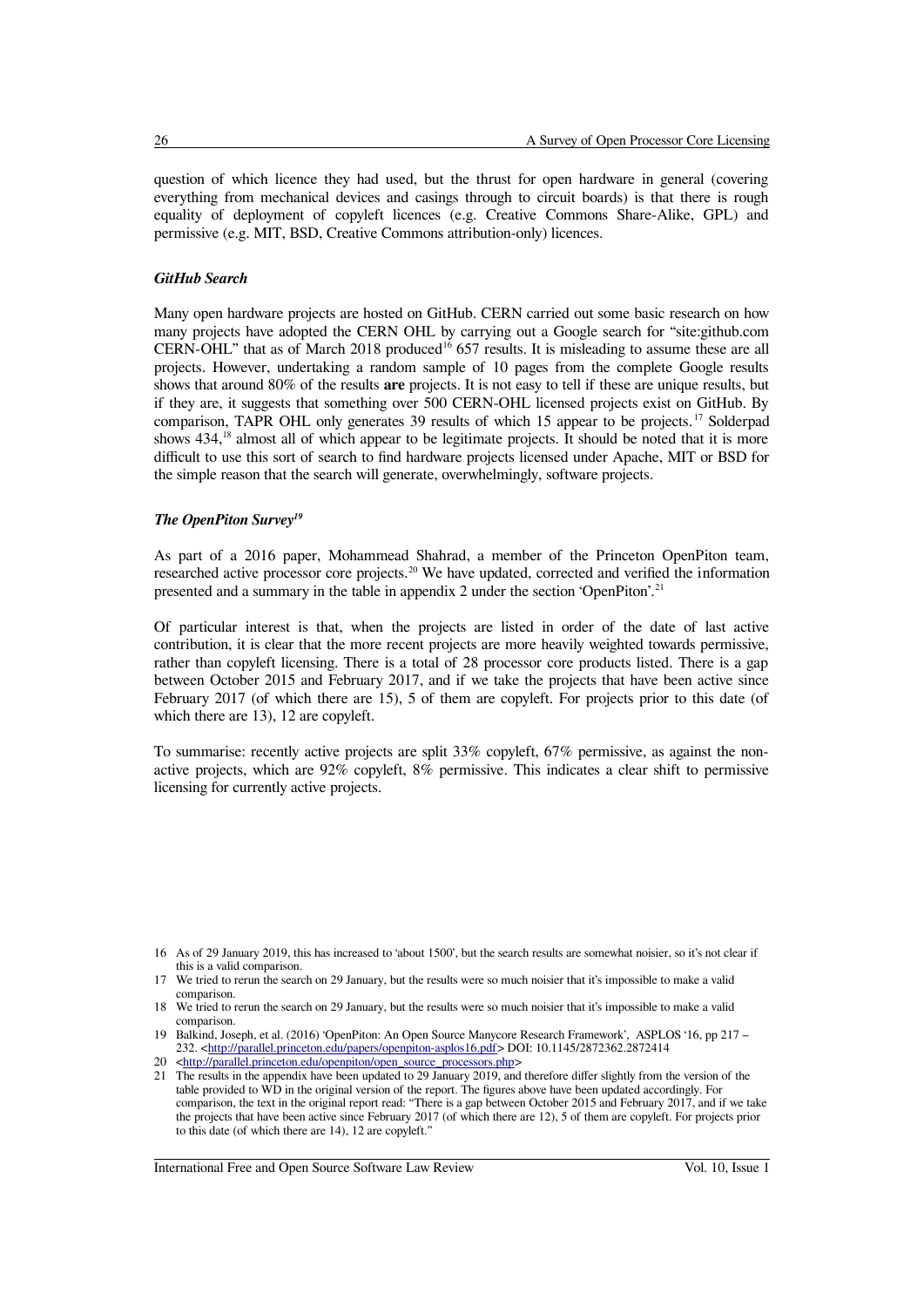

Fig. 1: Summary of licences chosen for recently active projects, data from the OpenPiton Survey



Fig. 2: Summary of licences chosen for non-active projects, data from the **OpenPiton Survey** 

#### *OpenCores and LibreCores*

Two websites, opencores.org and librecores.org, host core designs and related materials such as tools and interfaces ('interfaces' are materials for other components which would typically appear on silicon alongside a core, such as UARTs and memory controllers). Opencores is run by a commercial entity, a situation which led to dissatisfaction from members of the FOSSi foundation regarding how Opencores operated, and their subsequent creation of Librecores as an alternative. Librecores has fewer projects, but they tend to be more active than Opencores (possibly because they have had less time to become obsolete).

There is a total of 1190 entries on the Opencores website, including software, toolchains, utilities and interfaces, as well as cores, of which 30 are marked verified. The Librecores site contains 90 entries but does not have any form of verification mechanism. We examined 24 entries in the Opencores website which are marked as 'verified' and 40 entries on Librecores. We selected entries which most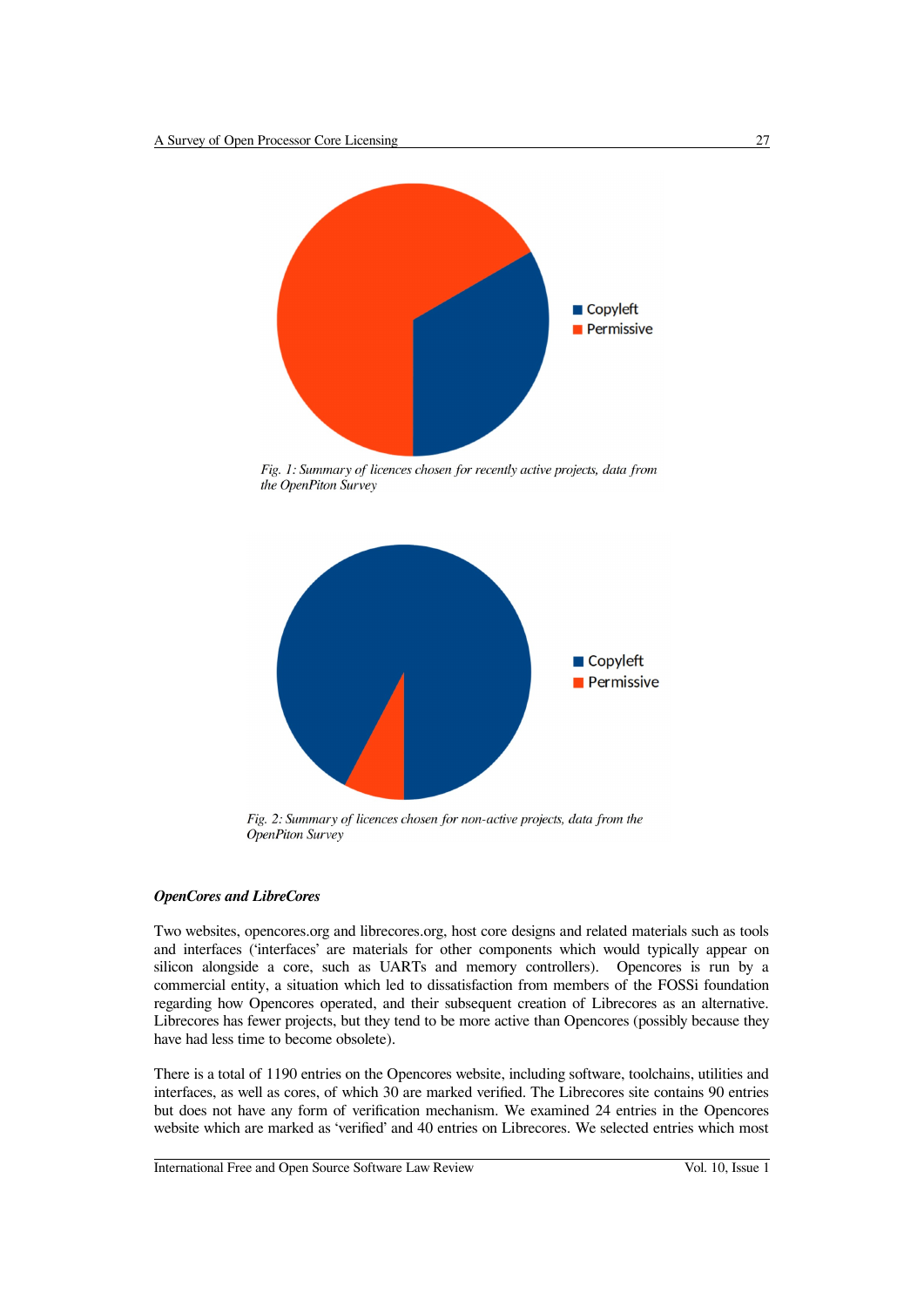clearly relate directly to cores and interfaces, details of which are contained in appendices 3 and 4. There is also a thriving ecosystem of associated software tools, test suites and build and utility scripts, analysis of which is outside the scope of this report. Whilst we have undertaken a statistical analysis of this data, it is important to note that should be interpreted in the light of the following constraints:

(1) there is no easy way to weight each entry in terms of how pervasive and active the project is, so a barely-functional and rarely-adopted project would rank the same as a more mature and active one;

(2) there are significant projects which are not represented on either database;

(3) the selection of entries is largely subjective, and whilst the intention is to select projects which instantiate hardware (as opposed to toolchain or utility components), the selection was undertaken by a lawyer and not a microelectronics engineer, so mistakes are inevitable.

Various analyses of the licensing in both Opencores and Librecores for various categories of project are set out on Appendices 3 and 4.

#### **Outcomes of the telephone interviews**

#### *Licensing – copyleft vs. permissive*

All but one interviewee noted that a permissive model was the most likely to succeed from a commercial perspective. All acknowledged that a particular issue with copyleft licensing was that existing licences, including GPL and LGPL, and even CERN OHL did not provide sufficient certainty as regards boundaries delineating where the copyleft effect occurs. For example, if a component whose design is released under LGPL is combined with another component on the same silicon, does that mean that both components then have to be released under the LGPL? How about if the components are on separate chips? One interviewee specifically referred to the littleunderstood requirement in LGPL for sufficient interface information to be made available (together with the right to reverse engineer), for the LGPL component to be modified and re-linked to the 'work' as a whole. It is not clear how that would work with electronics especially since the works could be combined on static silicon (as masks). One interviewee noted that OpenSPARC (which was licensed under GPLv2) had in the past proved to a successful design (used for devices as diverse as digital cameras and network interfaces), thus demonstrating that GPL-based designs are capable of being commercially successful. There is little publicly available information on OpenSPARC (which is a relatively old project, having been released in 2006), and the interviewee suggested that separate research should be undertaken by locating some of the individuals who had been involved in the project initially, and in particular, the decision to open the technology, and to interview them.

#### **Horizontal and Vertical Boundaries**

Another interviewee made the explicit distinction between 'horizontal' boundary problems (as mentioned above), and 'vertical' boundary problems where it is not clear whether a requirement to release design documentation for a circuit design (or similar) also requires releasing the designs of the components themselves. It was noted that the CERN OHL explicitly deals with this via the requirement to release information for modifications at a similar 'level of abstraction' to the original design.<sup>[22](#page-7-0)</sup> The current version of CERN OHL does not deal with the horizontal boundary problem

<span id="page-7-0"></span><sup>22</sup> At of January 2019, proposals for CERN OHL v2 take a different approach and have introduced the concept of an 'Available Component'. Designs do not have to provide the design documentation for components that qualify as 'Available Components', which include items like readily available electronic components, provided that enough information about their specification, characteristics and interfaces is available to enable them to be sourced or used in the design. Thus a 555 timer when provided along with its datasheet would quality as an 'Available Component'.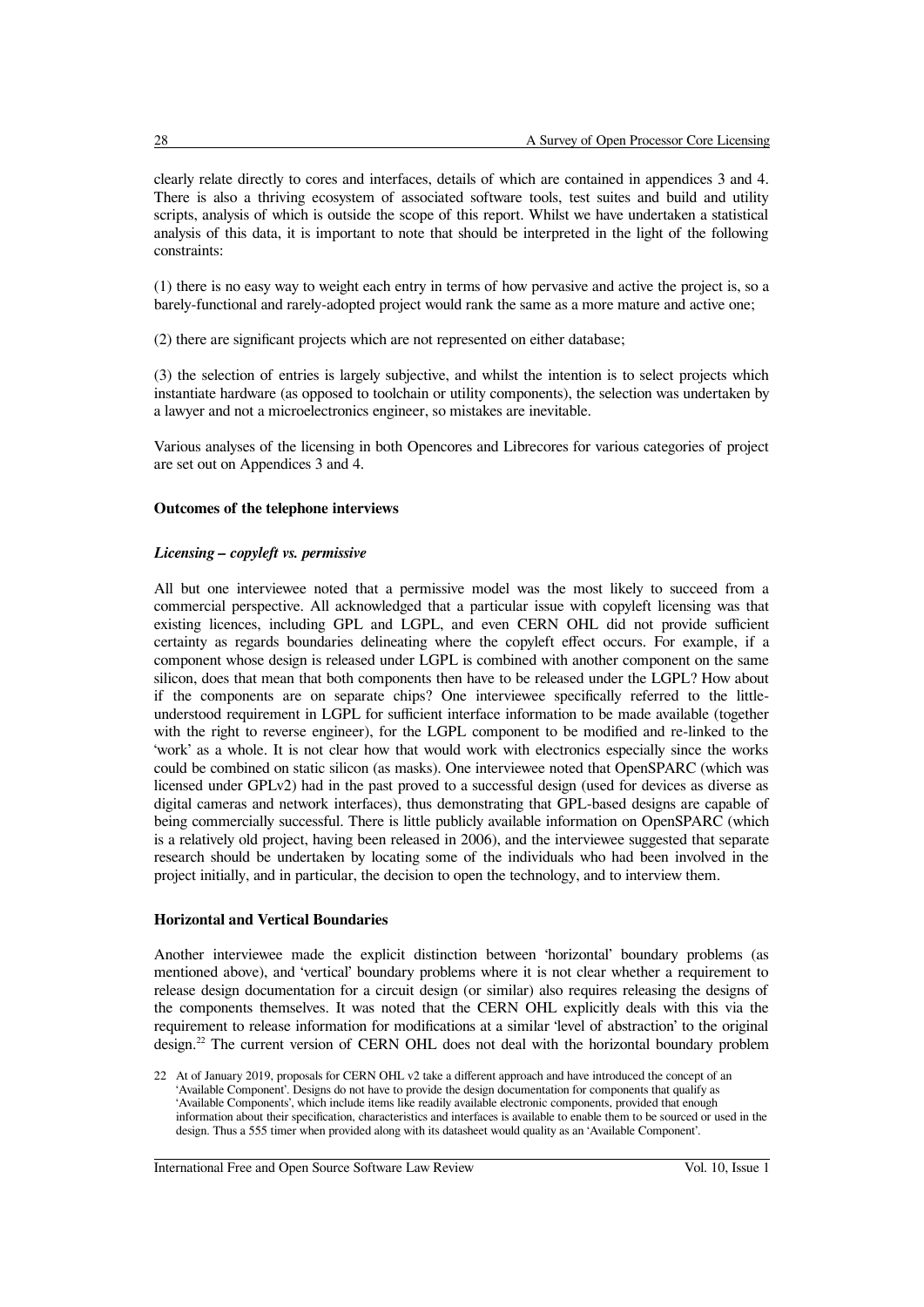(although this is to be addressed in the upcoming version 2 as mentioned above). The Open Hardware Description Licence (based on Mozilla Public License 2.0) does address this problem but is not frequently used.

One interviewee suggested the horizontal boundary problem might be fixed by saying that a weak copyleft licence could be drafted in a manner that the licensor provided an interface definition alongside the code. Provided that any third party complied with the interface definition, their code linking to the original licensor's code would be free of the reciprocal effect. The next version of the CERN OHL – see above – is likely to adopt an optional mechanism similar to this.

#### *What drives licence choice (copyleft vs. permissive)?*

Most interviewees expressed a preference for permissive licensing on the basis that existing copyleft licences left too much uncertainty, and that this uncertainty would inhibit adoption. It would also make it more difficult to deal with companies which provide proprietary libraries as those companies would be uncomfortable having their proprietary library used in a design which covered by copyleft of uncertain scope. One interviewee noted the value in copyleft licensing and noted that the Open Hardware Description licence expressly addressed the scope problems, but that it had not been widely adopted.

When it was suggested in each case that the next version of the CERN OHL would likely incorporate additional optional exceptions which expressly limited the reciprocal effect (as noted above) respondents suggested that this would cause them to potentially reconsider their licensing choices and consider its adoption. However, that there was little point in examining the issue in greater depth until such a licence was more widely accepted in the wild.

It was generally accepted that licence choice was ideological, and that some projects would be more inclined to wish to maximise use of their designs by providing them under a permissive licence while accepting the danger that the designs may become incorporated into proprietary hardware, while others wished to maximise freedom by making them available under a copyleft licence which ensured modifications would be made available under the same licence. However, all parties were all uncomfortable with existing copyleft licences, and regarded the issue, as this stage, as being largely hypothetical.

One interviewee noted that the use of components under copyleft licences in their current state would potentially cause difficulties with fundraising. One interviewee noted that in a due diligence exercise it was not unusual to run a code-scanning tool such as Black Duck against HDL files, although it is not immediately clear what the benefits of such an activity would be and whether Black Duck holds any HDL in its codebase, other than potentially to scan the code for licence texts such as the GPL which are frequently regarded as 'risky' by funders.

#### *'Selling exceptions to the GPL'*

One interviewee did note that it was possible that a design could be licensed under a restrictive copyleft licence of uncertain scope with respect to hardware such as the GPLv2 with a view to the licensor making a parallel proprietary licence providing certainty available for a fee. Clearly, this model tends to cause the licensor to use more restrictive licences in an effort to drive adoptees to the proprietary licence, whilst still permitting the licensor to describe the designs as 'Open Source [hardware]'. Richard Stallman, founder of the Free Software Foundation, has described this practice disparagingly as 'selling exceptions to the GPL'.<sup>[23](#page-8-0)</sup>

<span id="page-8-0"></span><sup>23</sup> Stallman, Richard 'Selling Exceptions to the GNU GPL' [<https://www.gnu.org/philosophy/selling-exceptions.en.html>](https://www.gnu.org/philosophy/selling-exceptions.en.html)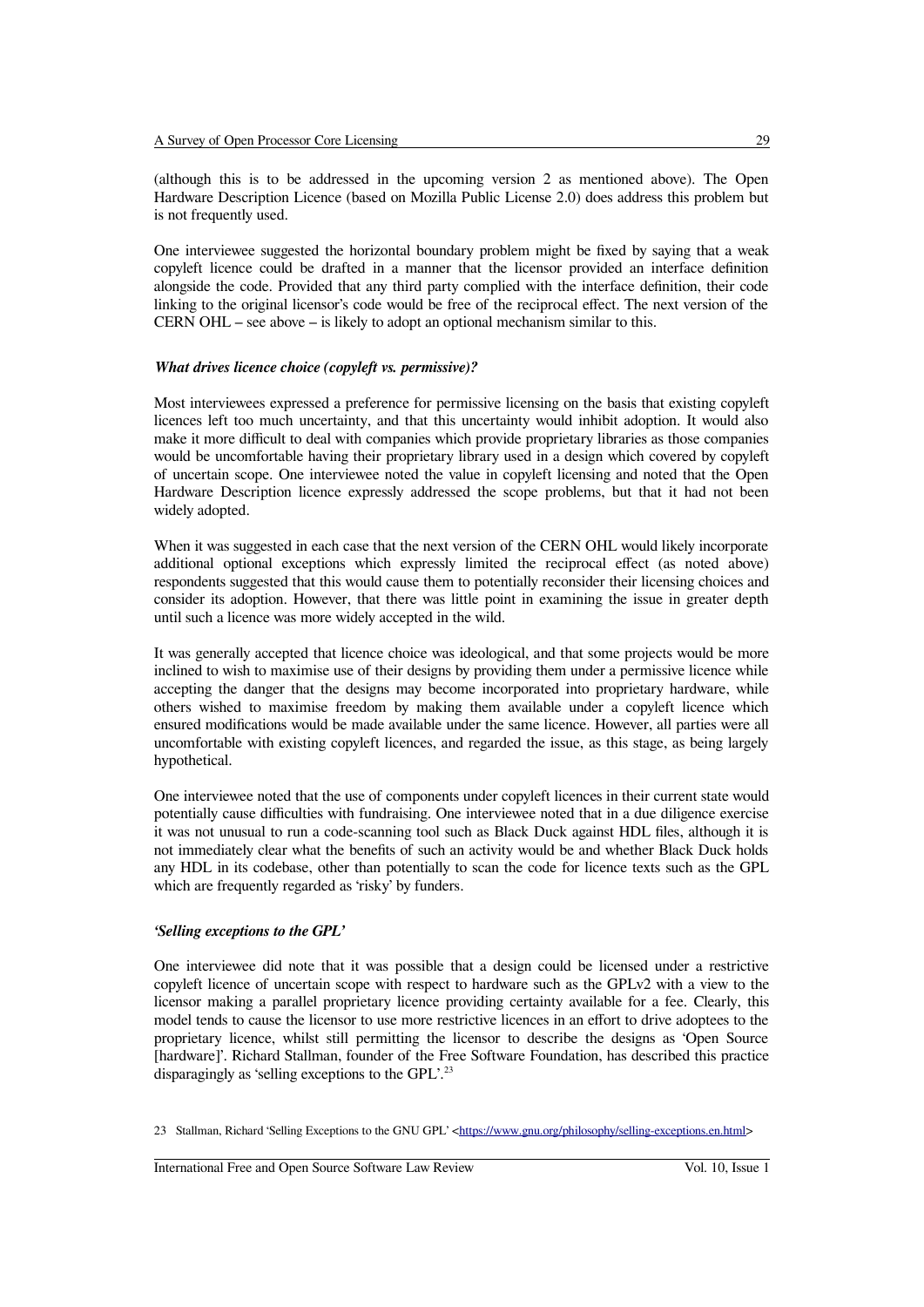One interviewee provided, as an example, the Leon core provided by Gaisler and based on SuperSPARC that is available both under LGPL/GPL and a proprietary licence. This was simply an illustration of dual licensing and does not suggest any particular motivation on the part of Gaisler for choosing that licensing model.

#### **Open Hardware Communities**

The consensus among interviewees was that the lack of open source or low-cost toolchains was an inhibiting factor in the growth of open hardware communities focusing on cores.

It is noteworthy that cores which emulate obsolete or obsolescent designs, primarily of interest to hobbyists, are more likely to be licensed under copyleft licences. For example, the Neo430, OpenMSP430 and T400 and T48 µController cores, examples of cores from selected OpenCores projects which fall into this category, are all licensed under copyleft licences.

After the initial phase of interviews, a second set of questions were sent to the interviewees focusing specifically on community building. We received two comprehensive responses within the time available, and both noted that permissive licences would be more attractive to commercial projects owing to avoidance of the problems around perceived linking. Both also pointed out that there probably was not enough data available to determine whether projects using non-open-hardware licences would have chosen an open hardware-specific licence if one was available. A potential illustration of this is that the OpenPiton list only three projects out of 26 chose a hardware specific licence (in all cases, the Solderpad licence.<sup>[24](#page-9-0)</sup> In no case was a hardware-specific copyleft licence chosen.

Both responses also indicated that, most commonly, projects based on a permissive licence retained the same licence when out- bound licensing (i.e. the licence under which the design is to be licensed to third parties), as for the in-bound contributions.

In terms of community development, interviewees stressed the importance of evangelism and outreach, and funding community development. One individual also stressed the importance of becoming involved in projects like the FOSSi foundation.

#### *Toolchains*

One issue that came up frequently, although detailed discussion is outside the scope of this report, was that open source toolchains are much scarcer in the world of open hardware than they are in software. The extent to which the toolchain will incorporate code of its own into the output, and what the effect of that code is from a legal point of view, is highly problematic: it is a debatable point as regards software but becomes even more so when applied to hardware. Questions arise such as whether a bitstream is in any sense a computer program, and - if so - who 'runs' it when the hardware starts up.

#### **Patents**

The interviewees generally noted that patents were a potential problem but had no clear suggestions on how to address this challenge. It was noted that members of the RISC-V foundation get the benefit of a cross-licence agreement from the other members, but that non-members, although they are able to use the ISA specification freely, gain no form of explicit patent licence or protection.

<span id="page-9-0"></span>24 The results in the appendix have been updated to 29 January 2019, and are not the version of the table provided to WD. The text of the version of the report released to WD accordingly read "two projects out of 26" in the sentence to which this is a footnote.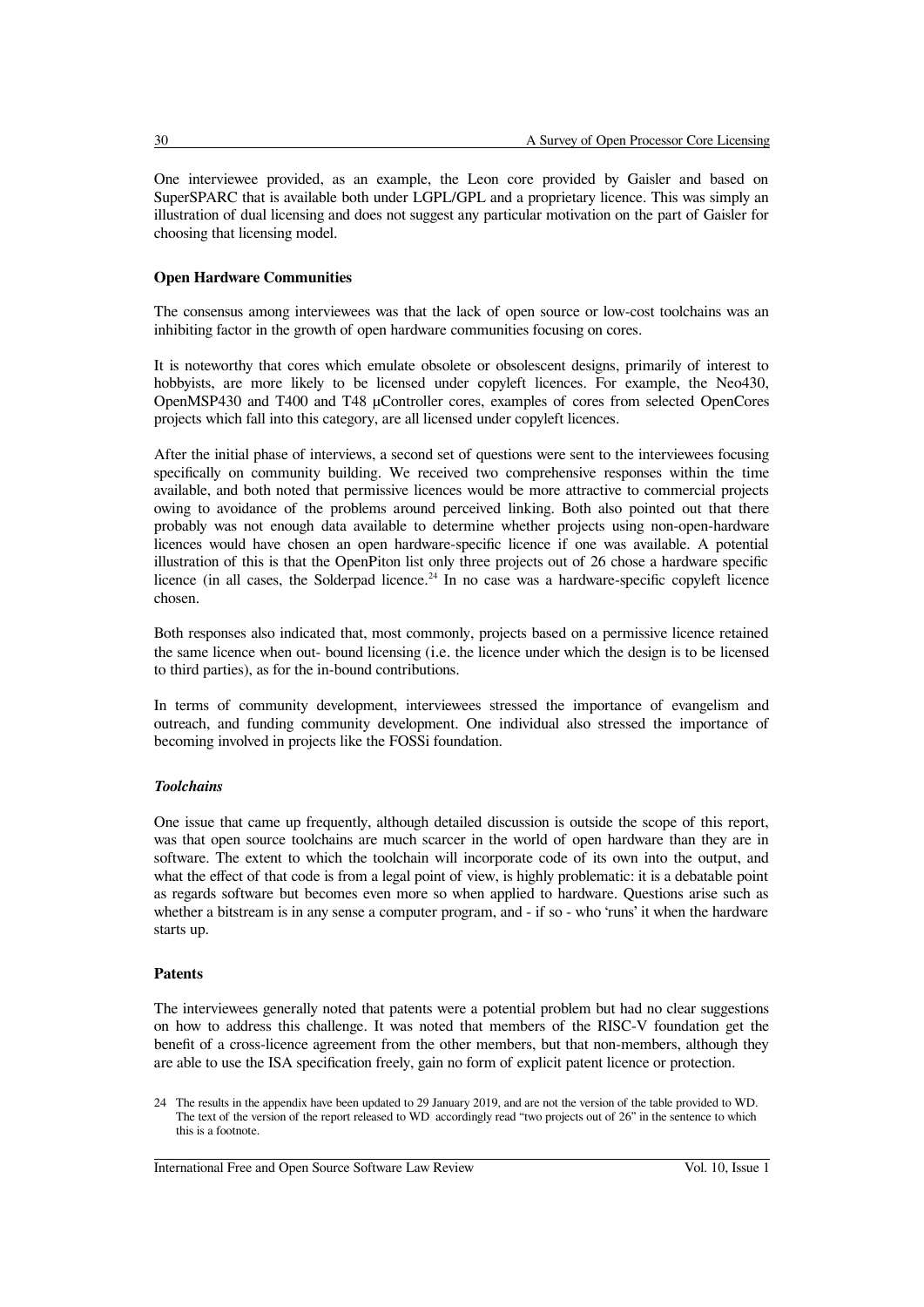One interviewee noted that there was a move towards licences such as Apache 2.0 away from BSD or MIT because of its explicit patent provisions. One noted that the Solderpad licence (an Apache variant) had been adopted by LowRISC and PULPino because it was a relatively simple licence which had been modified specifically for hardware and had Apache-like patent provisions.

#### **Establishing a default licence to use - recommendations**

Broadly, licence choice should be limited to one of the more popular licences. Which specific licence is chosen depends depending on business needs for that the relevant project. The most popular software licence choices include the licences of the GPL family, Apache 2.0 and potentially MPL. For hardware, these may roughly correlate with CERN OHL/TAPR, Solderpad or BSD/MIT and Open Hardware Description License. Less well-used licences should be avoided, because they may cause licence incompatibility problems, and it makes project adoption more problematic. It is worth bearing in mind that the lawyers acting for counterparties prefer to work with the text of betterknown licences to avoid having to spend expensive time to become familiarised with them. The informal drive towards licence standardisation is a topic which arises at legal licensing conferences quite frequently: the observation goes that the GPL, for all its flaws, is well understood, so tends to lead to a better legal outcome for both parties in contrast to a licence like (for example) the Open Software Licence, which is arguably better drafted, but less well used and understood.

It may be the case that there is, in practice, no choice that can be made, if the project uses, for example, a GPL component at its core which cannot be sufficiently decoupled from the rest of the work. In that case, the whole project would likely have to be released under the relevant version of the GPL.

For projects where there is no such constraint the specific choice of licence will depend upon the criteria of the specific project. The key question is whether the licensor is seeking to maximise either *utilisation* or *freedom*. [25](#page-10-0)

If the licensor is seeking to maximise utilisation then a permissive licence such as Solderpad<sup>[26](#page-10-1)</sup> will be most appropriate. In this case, the licensor must be comfortable that the software or hardware design may be incorporated into proprietary systems, and that the source code/design of any modifications may not be made available.

On the other hand, to maximise freedom, a good choice is the CERN OHL (adopting, where appropriate, one of the reciprocal versions, when v2 is released).

Another option as referred to previously in this paper is to sell proprietary unrestricted licences alongside a given open source licence (assuming the licences of the other components allow this). It is common practice to use a restricted licence (such as GPL or CERN OHL with no exceptions) to enhance the attractiveness of the proprietary option, though while this is common it is frowned upon by the GPL community. On the other hand, a legitimate reason for dual licensing may be that the licensee wishes to use a GPL-licensed core alongside third-party proprietary components, and therefore has to seek a licence from the licensor of the core which is compatible with those components.

<span id="page-10-0"></span><sup>25</sup> In the sense of 'liberty'. In other words, the designer's intention is that the design, in all its incarnations, remains free of constraints on reuse, modification and distribution, and also has the effect of causing other designs combined with it to be equally free, with the overall intention of increasing the commons of free designs.

<span id="page-10-1"></span><sup>26</sup> Or the newly (January 2019) announced permissive version of the CERN OHL.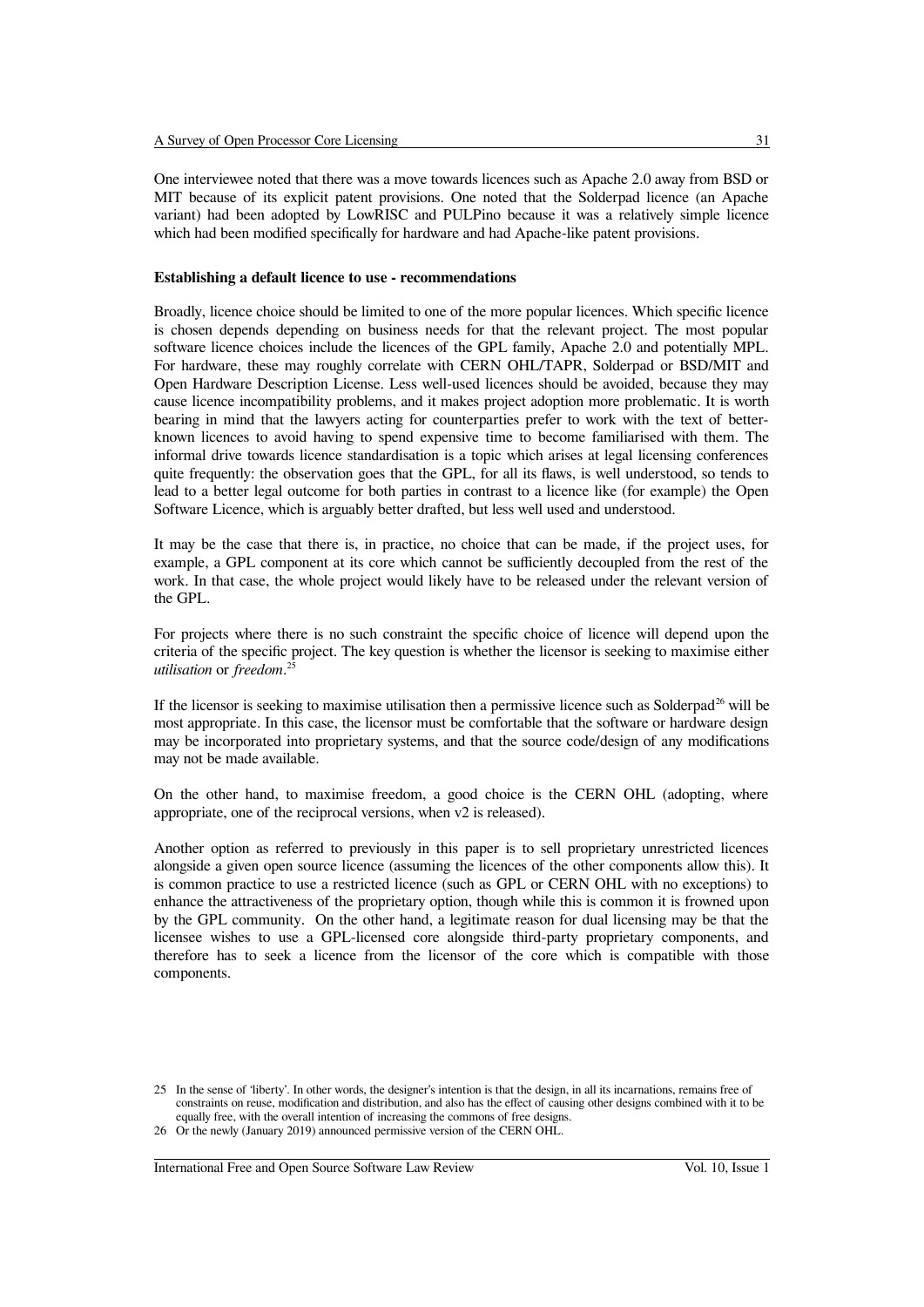## **Conclusion**

All interviewees believed that the most commercially effective open hardware core designs were those which adopted permissive licences. The prevalence of these licences is borne out by desktop research. The stated various reasons for this are:

- that the currently available copyleft open hardware licences are insufficiently clear in their effect to be safely used;
- that the potential benefits of copyleft licensing in core designs are not yet sufficiently clear to show an overwhelming need to shift to a copyleft model;
- that copyleft licensing is certainly interesting and may have a place as the market matures. No interviewee was against copyleft core licensing in principle (although there was consensus that a weak copyleft with clearly defined boundaries was more likely to be commercially successful).<sup>[27](#page-11-0)</sup>

Note that even though the interviewees selected were intended to represent a cross section of the core-developing communities, RISC-V was referred to by every interviewee. The emphasis on permissive licensing may therefore be an artefact of the relatively small sample size and a shared familiarity by the interviewees with RISC-V. It may, on the other hand, reflect a reality that RISC-V is the most prominent and widely adopted open ISA currently in use.

#### *About the author*

*Andrew Katz is a partner at boutique law firm Moorcrofts LLP, based in England's Thames Valley. Andrew specialises in technology law and has a particular interest in open design and development. He can be contacted at andrew.katz@moorcrofts.com*

<span id="page-11-0"></span><sup>27</sup> At the time of the original research, some of the interviewees were aware that CERN was in the process of redrafting the CERN OHL to create a new version intended to address the concerns of FPGA and ASIC developers. The approach which was being taken at that stage was by way of application-specific exceptions to the licence. The current approach (as at January 2019) is somewhat different and now allows code libraries, macros, etc. which are provided as part of the toolchain to be included as an 'Available Component' - see footnote 22.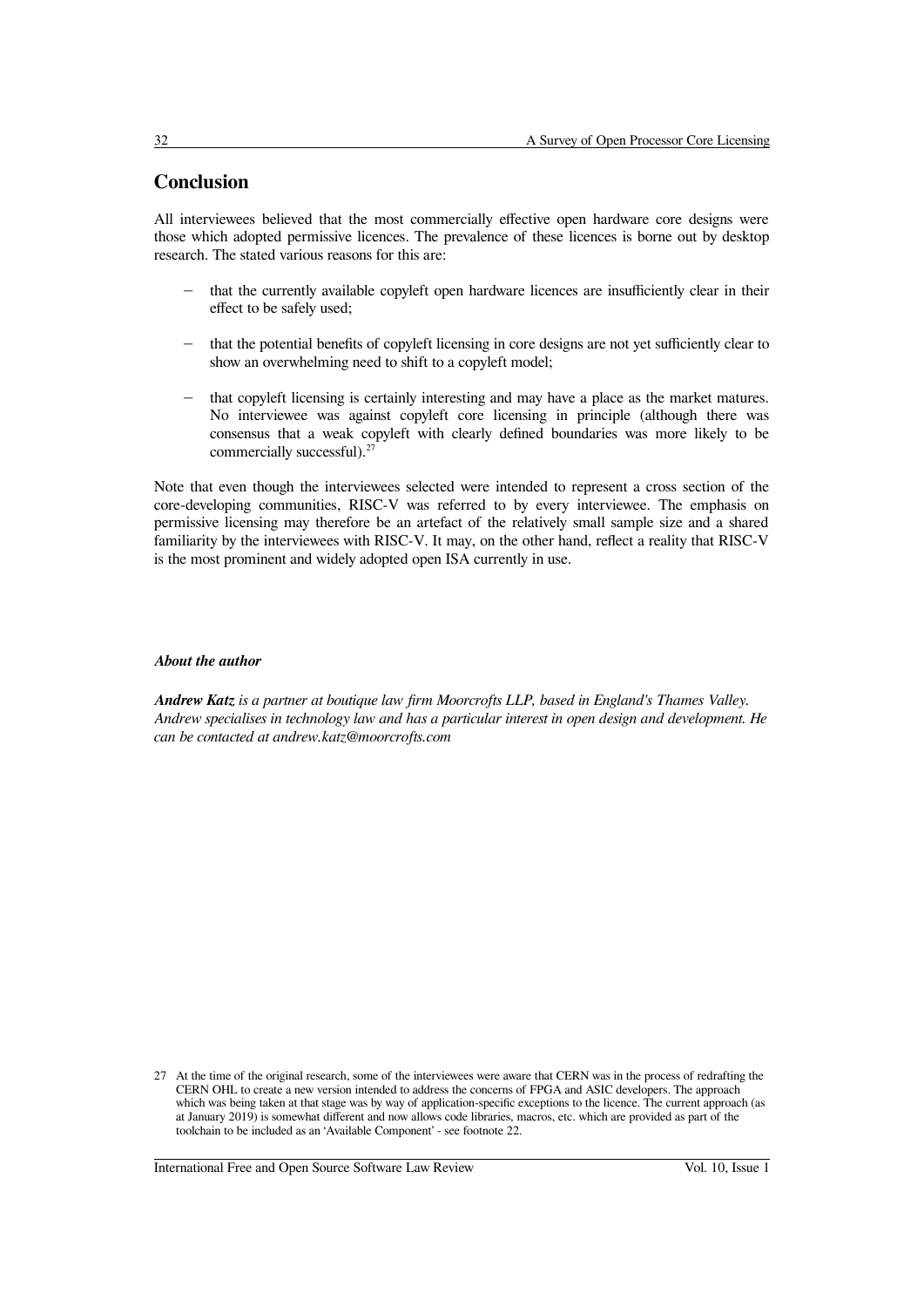# **Appendix 1**

#### **Interviewees**

- Krste Asanovic, Dept EECS, UC Berkeley.
- Andrew Back, Managing Director, AB Open.
- Julius Baxter, Director, FOSSi Foundation.
- Dr Jeremy Bennett, Chief Executive, Embecosm.
- Alex Bradbury, lowRISC CIC.
- David May, Professor of Computer Science, Bristol, Founder XMOS, FREng, FRS.
- Simon Phipps, Founder, Meshed Insights Ltd.
- Dr Davide Rossi, University of Bologna.

# **Appendix 2**

#### **Taxonomy of Open Source Processors from OpenPiton**

| <b>Processor</b>             | Architecture                          | <b>Licence</b>                      | <b>Last Update to</b><br>Project | <b>Last Update to</b><br>Code |
|------------------------------|---------------------------------------|-------------------------------------|----------------------------------|-------------------------------|
| aeMB                         | 32b MicroBlaze                        | LGPL v3                             | Feb 2012                         | -                             |
| AltOr32                      | 32b ORBIS                             | $L$ GPL $v3$                        | Feb 2015                         | Jun 2014                      |
| Amber                        | 32b ARM v2a                           | <b>LGPL</b>                         | Sept 2017                        | Nov 2015                      |
| Ariane                       | 64b RISC-V                            | Solderpad                           | Jan 2019                         |                               |
| <b>BERI</b>                  | 64b MIPS/CHERI                        | <b>BERI HW-</b><br><b>SW</b>        | Mar 2017                         |                               |
| CPU <sub>86</sub>            | 16b x86                               | <b>GPL</b>                          | Jun 2014                         |                               |
| LatticeMicro32               | 32b LatticeMicro32                    | <b>GPL</b>                          | Oct 2017                         |                               |
| LEON <sub>3</sub>            | 32b SPARC v8                          | <b>GPL</b>                          | Dec 2017                         |                               |
| <b>MIAOW</b><br><b>GPGPU</b> | <b>AMD</b> Southern<br><b>Islands</b> | <b>BSD</b> 3-Clause<br>$&$ GPL $v2$ | Sept 2017                        | -                             |
| MIPS32 r1                    | 32b MIPS 32 rl                        | LGPLv3                              | Jul 2015                         | -                             |
| mor1kx                       | 32b ORBIS                             | <b>OHDL</b>                         | Jan 2019                         | Jan 2019                      |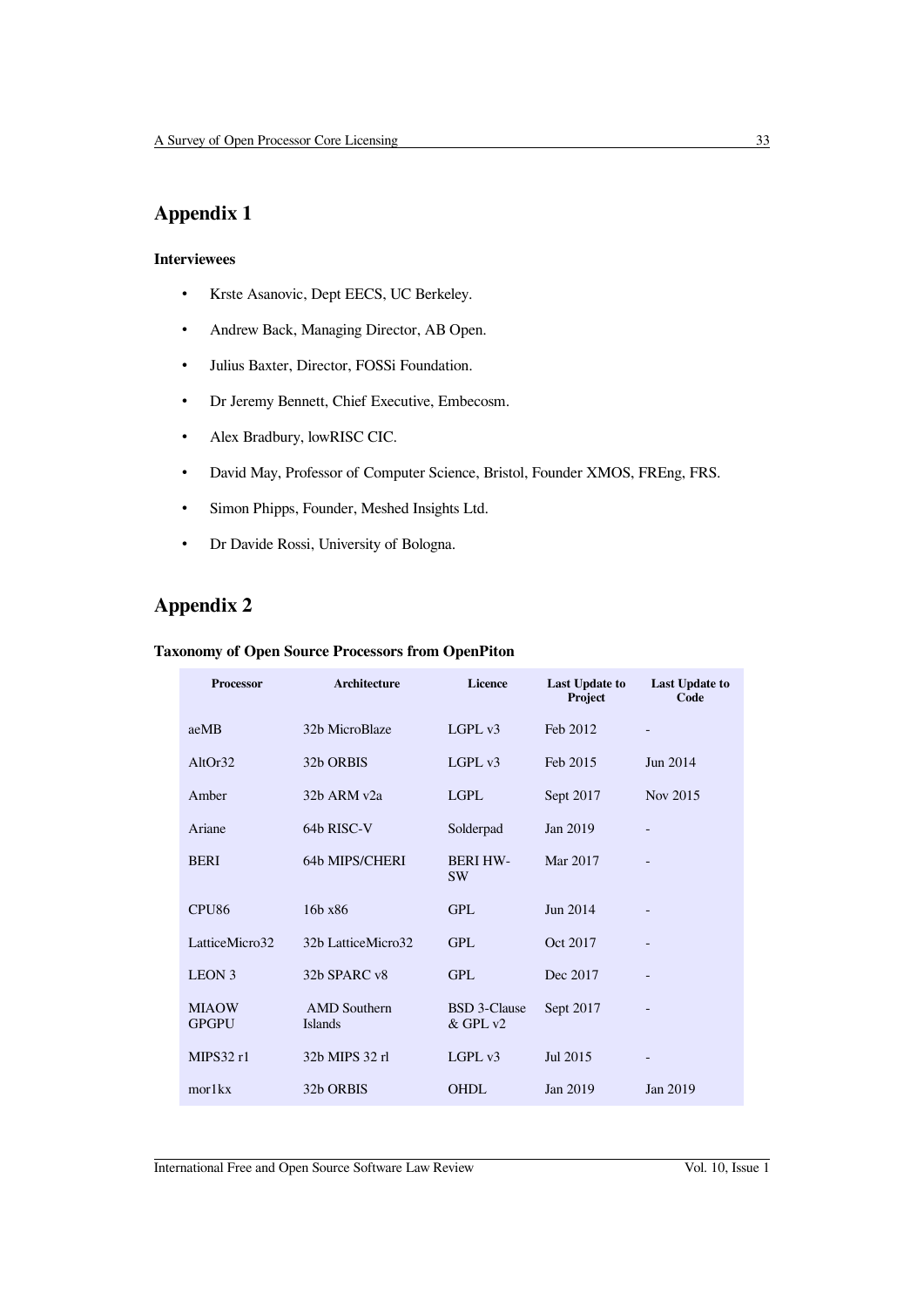| <b>Processor</b>     | <b>Architecture</b> | <b>Licence</b>               | <b>Last Update to</b><br>Project | <b>Last Update to</b><br>Code |
|----------------------|---------------------|------------------------------|----------------------------------|-------------------------------|
| openMSP430           | 16bMSP430           | <b>BSD</b>                   | May 2018                         | Apr 2018                      |
| OpenPiton            | 64b SPARC v9        | <b>BSD 3 Clause</b><br>& MIT | Jan 2019                         | $\blacksquare$                |
| OpenRISC             | 32b/64b ORBIS       | <b>LGPL</b>                  | Nov 2018                         |                               |
| OpenScale            | 32b MicroBlaze      | GPLv3                        | Jan 2012                         |                               |
| OpenSPARC T1/<br>T2  | 64b SPARC v9        | GPL v2                       | <b>Nov 2008</b>                  |                               |
| or1200               | 32b ORBIS           | <b>LGPL</b>                  | Oct 2015                         | Jun 2015                      |
| pAVR                 | 8b AVR              | GPL v2                       | Jul 2009                         | Mar 2009                      |
| Pico RV              | 32b RISC-V          | <b>ISC</b>                   | Nov 2018                         | Nov 2018                      |
| PULP-RI5CY           | 32b RISC-V          | Solderpad                    | Jan 2019                         | $\blacksquare$                |
| <b>RISC-V Boom</b>   | 64b scalar RISC-V   | <b>BSD</b> 3-clause          | Jan 2019                         |                               |
| <b>RISC-V Rocket</b> | 64b scalar RISC-V   | <b>BSD</b> 3-clause          | Jan 2019                         | ÷,                            |
| <b>SecretBlaze</b>   | 32b MicroBlaze      | GPL v3                       | Dec 2012                         | Dec 2012                      |
| Simply RISC S1       | 64b SPARC V9        | GPL v2                       | Dec 2008                         | $\blacksquare$                |
| <b>XUM</b>           | 32b MIPS32 r2       | LGPL v3                      | Jul 2015                         |                               |
| Zeroriscy            | 32b RISC-V          | Solderpad                    | Nov 2018                         |                               |
| Zet                  | 16b x86             | GPL v3                       | Nov 2013                         |                               |
| <b>ZPU</b>           | 32b MIPS            | FreeBSD +<br><b>GPL</b>      | Apr 2015                         |                               |

*Table 5: Taxonomy of differences of open source processors (table data last checked 29 January 2019). [28](#page-13-0)*

<span id="page-13-0"></span>28 Originally published in Balkind, Joseph, et al. (2016) 'OpenPiton: An Open Source Manycore Research Framework', ASPLOS '16, pp 217 – 232. [<http://parallel.princeton.edu/papers/openpiton-asplos16.pdf>](http://parallel.princeton.edu/papers/openpiton-asplos16.pdf) DOI: 10.1145/2872362.2872414, Table 4, updated at http://parallel.princeton.edu/openpiton/open\_source\_processors.php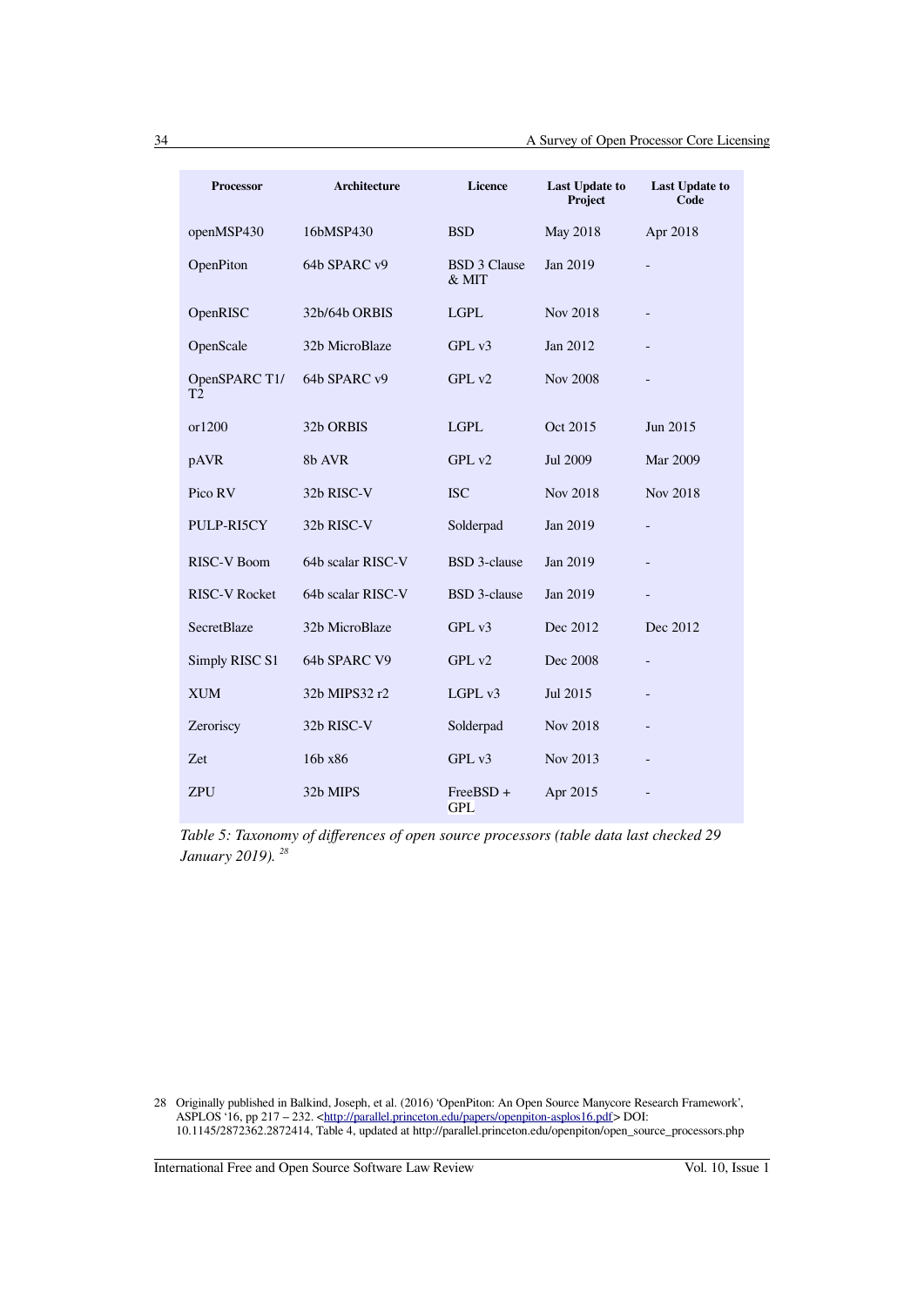# **Appendix 3**

# **OpenCores**

| Name of<br><b>Project</b>                                             | Where<br><b>Project is</b><br><b>Recorded</b> | <b>Brief Description</b>                                                                                                                                                                                                                                            | <b>Type of</b><br><b>Licence</b> | Category  | <b>Licence</b><br><b>Type</b> |
|-----------------------------------------------------------------------|-----------------------------------------------|---------------------------------------------------------------------------------------------------------------------------------------------------------------------------------------------------------------------------------------------------------------------|----------------------------------|-----------|-------------------------------|
| Elliptic Curve<br>Group (ecg)                                         | <b>OpenCores</b>                              | The Elliptic Curve Group<br>core is for computing the<br>addition of two elements in<br>the elliptic curve group, and<br>the addition of \$c\$ identical<br>elements in<br>the elliptic<br>and it is<br>curve group<br>carefully<br>optimized<br>for<br><b>FPGA</b> | <b>LGPL</b>                      | Component | Copyleft                      |
| Reed<br>Solomon<br>Decoder<br>(204, 188)                              | <b>OpenCores</b>                              | Reed<br>Solomon<br>Decoder<br>$(204, 188)$ , with T=8                                                                                                                                                                                                               | <b>GPL</b>                       | Component | Copyleft                      |
| Viterbi<br>Decoder<br>$(AXI4-$<br>Stream<br>compliant)                | <b>OpenCores</b>                              | A fully configurable VHDL<br>Viterbi decoder compliant<br>AXI4-Stream<br>with<br>the<br>interface                                                                                                                                                                   | <b>GPL</b>                       | Component | Copyleft                      |
| Ethernet<br>10GE<br><b>MAC</b><br>$(xge$ mac)                         | <b>OpenCores</b><br>$\sim$<br>GitHub          | 10GE<br><b>MAC</b><br>The<br>Core<br>implements<br>Media<br>the<br>Access Control functions<br>for 10Gbps operation as<br>defined<br><b>IEEE</b><br>Std<br>in<br>802.3ae.                                                                                           | <b>LGPL</b>                      | Interface | Copyleft                      |
| Ethernet<br>MAC 10/100<br><b>Mbps</b><br>(ethmac)                     | <b>OpenCores</b>                              | The Ethernet MAC (Media<br>Access Control), sublevel<br>within the Data Link Layer<br>of the OSI reference model.<br>This core is designed for<br>implementation of CSMA/<br>CD LAN in accordance<br><b>IEEE</b><br>with<br>the<br>802.3<br>standards.              | <b>LGPL</b>                      | Interface | Copyleft                      |
| card<br>sd<br>controller<br>(sdcard mass)<br>_storage_cont<br>roller) | <b>OpenCores</b>                              | The "sd card controller" is a<br>Secure Digital Card Host<br>Controller,<br>which<br>main<br>focus is to provide fast and<br>simple<br>interface<br>to<br>SD/SDHC cards.                                                                                            | <b>LGPL</b>                      | Interface | Copyleft                      |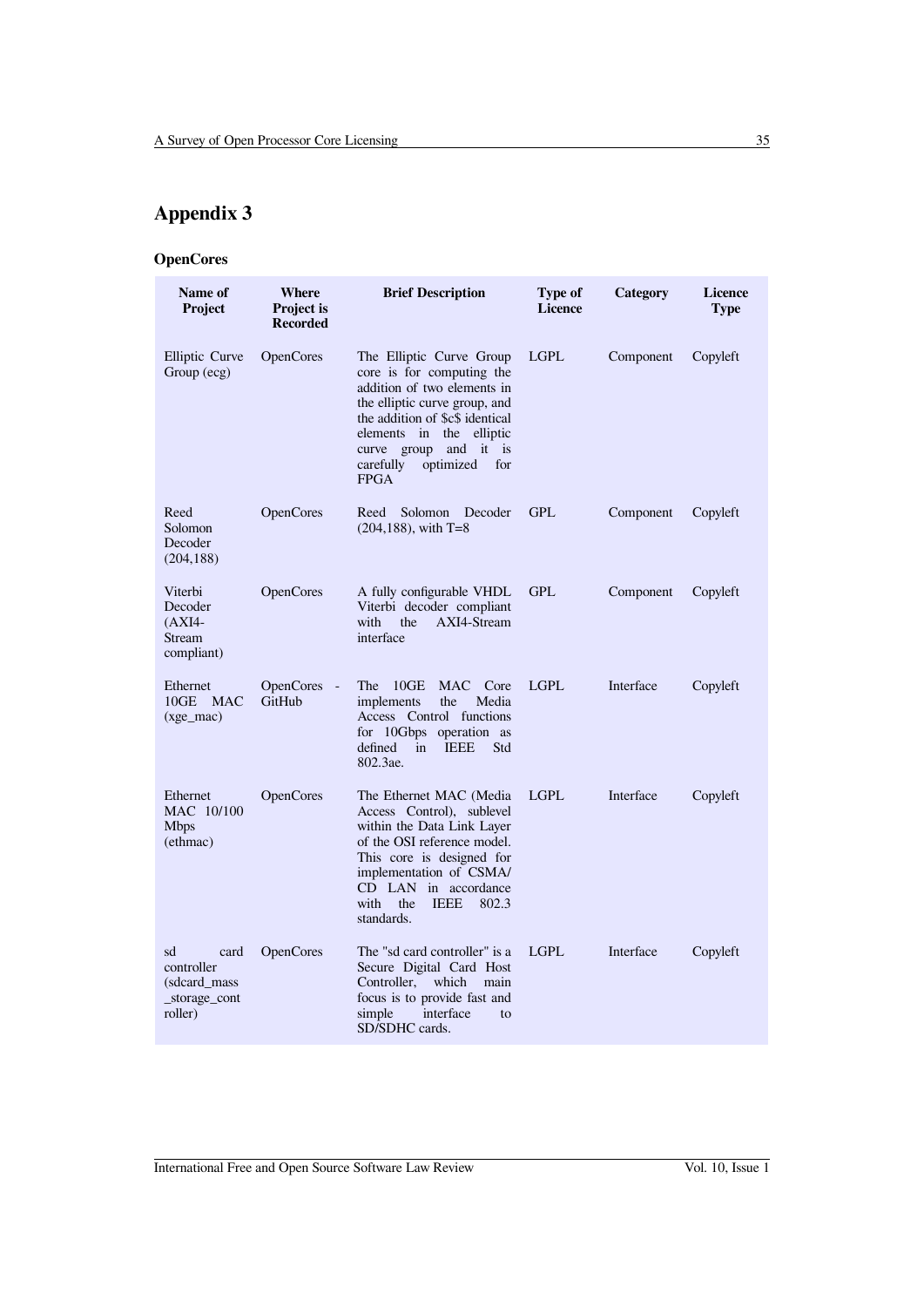| Name of<br>Project                                                                             | Where<br><b>Project is</b><br><b>Recorded</b> | <b>Brief Description</b>                                                                                                                                                                                                                                                                                                  | <b>Type of</b><br><b>Licence</b> | Category  | <b>Licence</b><br><b>Type</b> |
|------------------------------------------------------------------------------------------------|-----------------------------------------------|---------------------------------------------------------------------------------------------------------------------------------------------------------------------------------------------------------------------------------------------------------------------------------------------------------------------------|----------------------------------|-----------|-------------------------------|
| Small 1-wire<br>(onewire)<br>with<br>master,<br>Altera<br>tools<br>integration<br>(sockit_owm) | <b>OpenCores</b>                              | This IP implements the 1-<br>wire<br>communication<br>protocol<br>(http://en.wikipedia.org/wi<br>$ki/1-Wire$ ).                                                                                                                                                                                                           | <b>LGPL</b>                      | Interface | Copyleft                      |
| SG<br>PCIe<br>DMA<br>controller                                                                | <b>OpenCores</b>                              | This package involves a<br>PCIe Scatter-Gather DMA<br>engine for Virtex5 and<br>Virtex6 and implements<br>MAC,<br>Physical<br>(Xilinx)<br>Hard and Soft IP Cores)<br>Transaction<br>and<br>Layer<br>(Custom Core) of PCIe.                                                                                                | <b>LGPL</b>                      | Interface | Copyleft                      |
| Wupper:<br>PCIe<br><b>DMA</b><br>for<br>Engine<br>Xilinx FPGAs<br>(virtex7 pcie<br>dma)        | <b>OpenCores</b>                              | controller<br>A<br>system<br>primarily<br>designed<br>to<br>provide an interface<br>to<br>standard FIFOs (a simple<br>Direct<br>Memory<br>Access<br>(DMA) interface to the<br>Xilinx Virtex-7 PCIe Gen3<br>hard block.)                                                                                                   | LGPL                             | Interface | Copyleft                      |
| 8/16/32<br>bit<br>SDRAM<br>Controller<br>$(sdr_c$ ctrl $)$                                     | <b>OpenCores</b><br>$\sim$ $-$<br>GitHub      | 8/16/32<br>Configurable<br>SDRAM data width which<br>is Wish Bone compatible.                                                                                                                                                                                                                                             | <b>GPL</b>                       | Interface | Copyleft                      |
| High<br>Performance<br>Dynamic<br>Memory<br>Controller<br>(hpdmc)                              | <b>OpenCores</b>                              | HPDMC is part of the<br>Milkymist System-on-Chip,<br>the most advanced open<br>source SoC for interactive<br>multimedia applications.                                                                                                                                                                                     | <b>GPL</b>                       | Interface | Copyleft                      |
| VGA/LCD<br>Controller<br>(vga_lcd)                                                             | OpenCores                                     | The OpenCores VGA/LCD<br>Controller<br>core<br><i>is</i><br>a<br>WISHBONE<br>revB.3<br>compliant embedded VGA<br>core capable of driving<br>CRT and LCD displays. It<br>supports<br>user<br>programmable resolutions<br>and video timings, which<br>are limited only by the<br><b>WISHBONE</b><br>available<br>bandwidth. | <b>GPL</b>                       | Interface | Copyleft                      |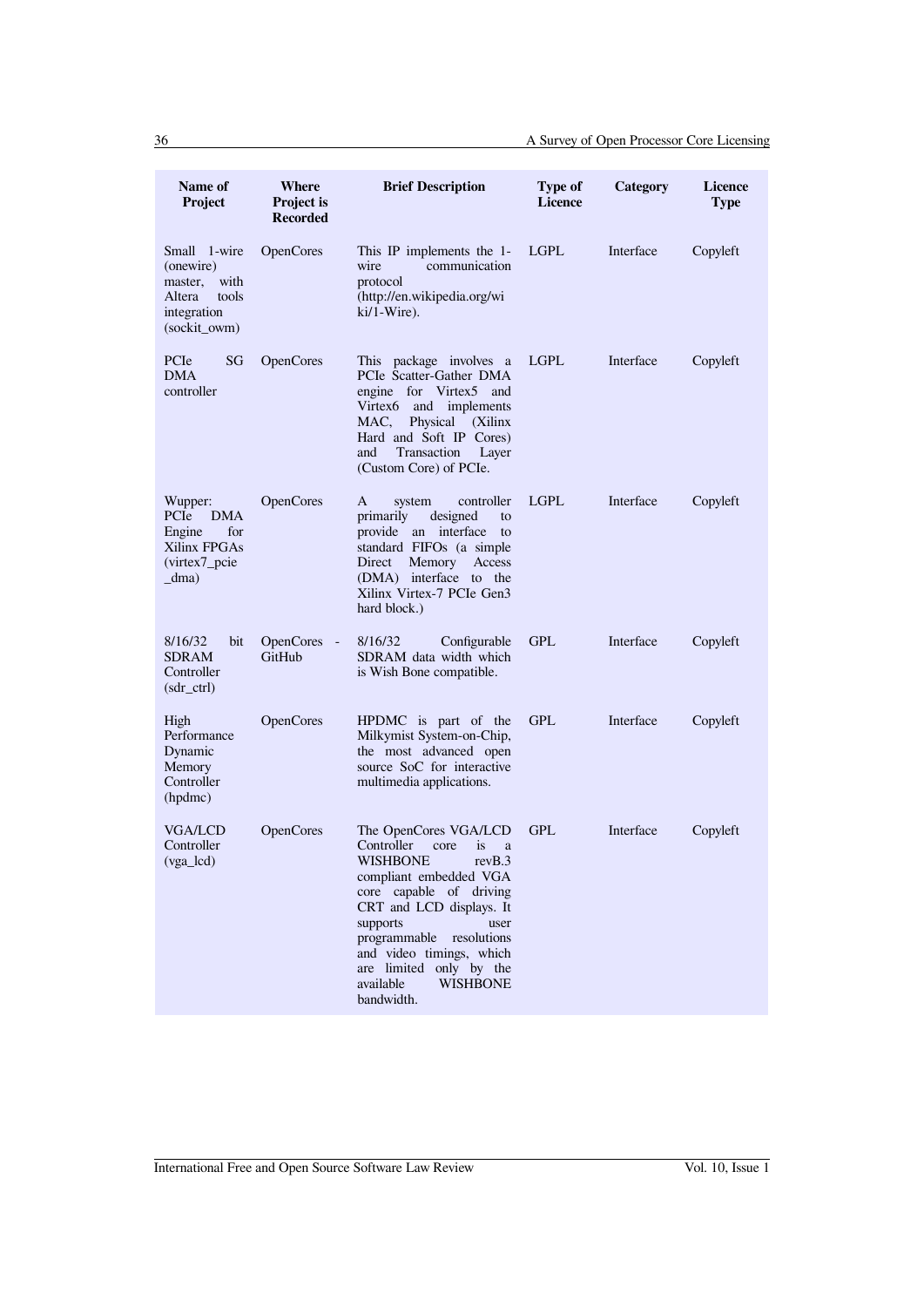| Name of<br>Project                                     | Where<br><b>Project</b> is<br><b>Recorded</b> | <b>Brief Description</b>                                                                                                                                                                                                                                                                                                           | <b>Type of</b><br><b>Licence</b> | Category  | <b>Licence</b><br><b>Type</b> |
|--------------------------------------------------------|-----------------------------------------------|------------------------------------------------------------------------------------------------------------------------------------------------------------------------------------------------------------------------------------------------------------------------------------------------------------------------------------|----------------------------------|-----------|-------------------------------|
| I2C controller<br>core (i2c)                           | <b>OpenCores</b><br>$\sim$<br>GitHub          | $_{\rm{I2C}}$<br><i>is</i><br>two-wire,<br>a<br>bidirectional serial bus that<br>provides a simple, efficient<br>method of data exchange<br>devices.<br>It is<br>between<br>the<br>primarily<br>used<br>in<br>consumer<br>and<br>telecom<br>market sector.                                                                         | <b>BSD</b>                       | Interface | Permissive                    |
| UART to Bus<br>(uart2bus)                              | <b>OpenCores</b>                              | The UART to Bus IP Core<br>is a simple command parser<br>that can be used to access<br>an internal bus via a UART<br>interface and provides a<br>quick and easy way to test a<br>new FPGA board.                                                                                                                                   | <b>BSD</b>                       | Interface | Permissive                    |
| Plasma - most<br>$MIPS$ $I(TM)$<br>opcodes<br>(plasma) | <b>OpenCores</b>                              | The Plasma CPU is a small<br>synthesizable 32-bit RISC<br>microprocessor<br>currently<br>running a live web server<br>with an interrupt controller,<br>UART, SRAM or DDR<br>SDRAM controller,<br>and<br>Ethernet controller.                                                                                                       | Others                           | Pcore     |                               |
| Tate Bilinear<br>Pairing                               | OpenCores                                     | The Tate Bilinear Pairing<br>core is specially designed<br>for running Tate bilinear<br>algorithm<br>pairing<br>for<br>hyperelliptic<br>curve<br>$y^2 = x^3 - x + 1$<br>defined<br>over $\frac{GF(3^m)}{s}$ ,<br>where<br>$m=97\$ and $SGF(32m)\$ is<br>defined by $x^{97+x^{12}+2\$<br>and it is carefully optimized<br>for FPGA. | <b>LGPL</b>                      | Pcore     | Copyleft                      |
| Amber ARM-<br>compatible<br>core (amber)               | <b>OpenCores</b>                              | The Amber processor core<br>is an ARM-compatible 32-<br>bit RISC processor. The<br>fully<br>Amber<br>core<br><i>is</i><br>with<br>the<br>compatible<br>ARM <sup>®</sup> v2a instruction set<br>architecture (ISA) and is<br>therefore supported by the<br>GNU toolset.                                                             | <b>LGPL</b>                      | Pcore     | Copyleft                      |
| <b>NEO430</b><br>Processor<br>(MSP430-<br>compatible)  | OpenCores<br>and librecores                   | This processor is based on<br><b>Texas</b><br>Instruments<br>the<br>MSP430 ISA and provides<br>100% compatibility with<br>the original instruction set<br>but is not an MSP430<br>clone.                                                                                                                                           | <b>LGPL</b>                      | Pcore     | Copyleft                      |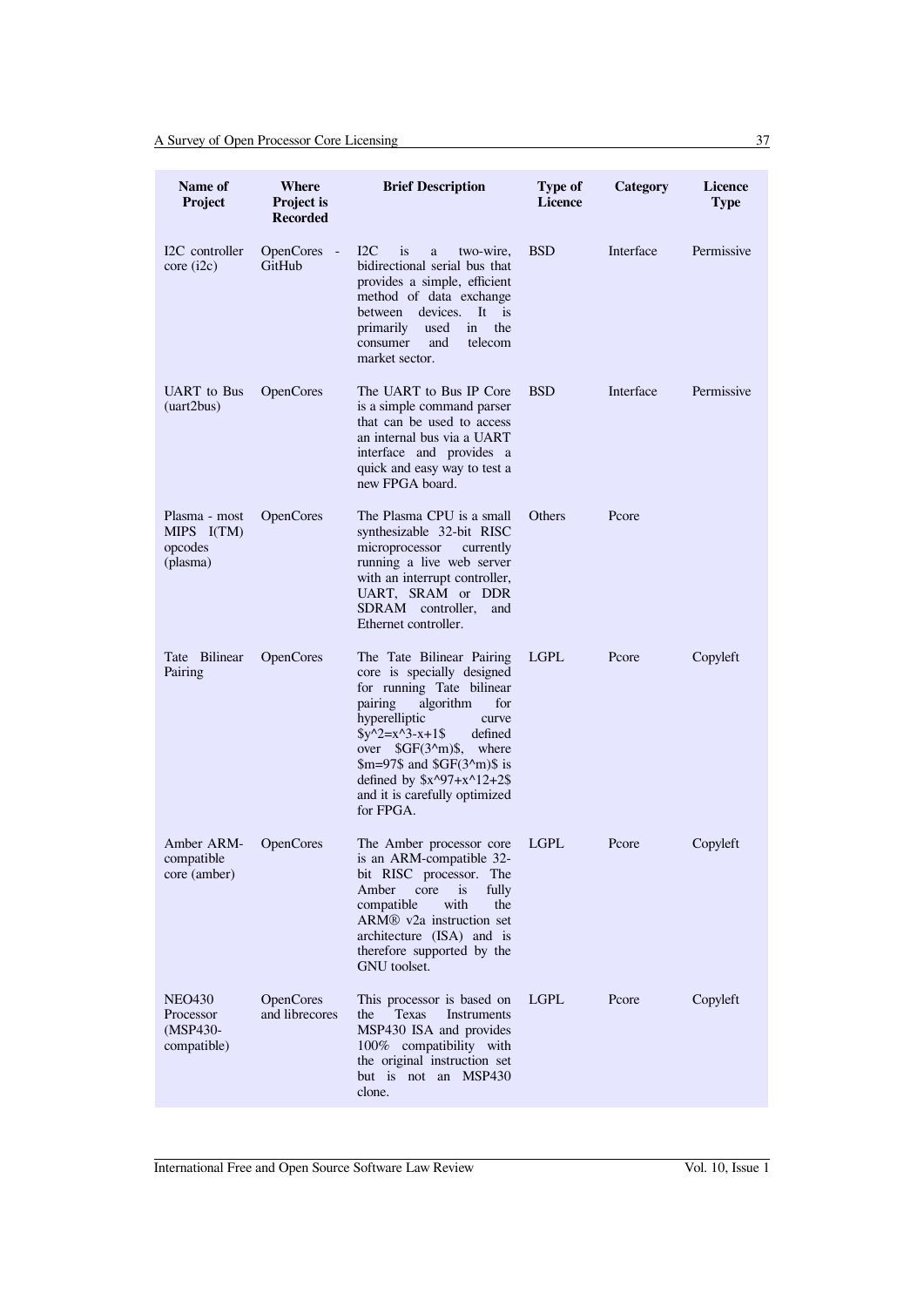| Name of<br>Project            | Where<br><b>Project is</b><br><b>Recorded</b> | <b>Brief Description</b>                                                                                                                                                                                                                                                                                                 | <b>Type of</b><br><b>Licence</b> | Category | <b>Licence</b><br><b>Type</b> |
|-------------------------------|-----------------------------------------------|--------------------------------------------------------------------------------------------------------------------------------------------------------------------------------------------------------------------------------------------------------------------------------------------------------------------------|----------------------------------|----------|-------------------------------|
| minsoc                        | <b>OpenCores</b>                              | The Minimal OpenRISC<br>System on Chip is a system<br>chip<br>(SoC)<br>on<br>implementation<br>with<br>standard IP cores available<br>at OpenCores.                                                                                                                                                                      | <b>LGPL</b>                      | Pcore    | Copyleft                      |
| <b>CORDIC</b><br>core         | OpenCores                                     | The CORDIC algorithm is<br>an iterative algorithm to<br>evaluate<br>many<br>functions.<br>mathematical<br>such as trigonometrically<br>hyperbolic<br>functions,<br>functions<br>planar<br>and<br>rotations.                                                                                                              | <b>GPL</b>                       | Pcore    | Copyleft                      |
| T400<br>µController<br>(t400) | <b>OpenCores</b>                              | The T400 $\mu$ Controller is an<br>implementation<br>οf<br>National's 4-bit<br>COP400<br>microcontroller<br>family<br>architecture intended to be<br>used as a replacement for<br>the original chip in SOCs<br>recreating legacy systems.                                                                                | <b>GPL</b>                       | Pcore    | Copyleft                      |
| T48<br>µController            | <b>OpenCores</b>                              | The T48 µController core is<br>an implementation of the<br>$MCS-48$<br>microcontroller<br>family architecture. While<br>being a controller core for<br>SoC, it also aims for code-<br>compatability and cycle-<br>accuracy so that it can be<br>used<br>drop-in<br>as<br>a<br>replacement for any MCS-<br>48 controller. | <b>GPL</b>                       | Pcore    | Copyleft                      |
| openMSP430                    | <b>OpenCores</b><br>librecores                | The openMSP430<br>is a<br>synthesizable<br>16bit<br>microcontroller<br>core<br>written in Verilog. It is<br>compatible<br>with<br><b>Texas</b><br>Instruments'<br><b>MSP430</b><br>microcontroller family and<br>execute<br>the<br>code<br>can<br>generated by any MSP430<br>toolchain in a near cycle<br>accurate way.  | <b>BSD</b>                       | pcore    | Permissive                    |

*Table 6: OpenCores*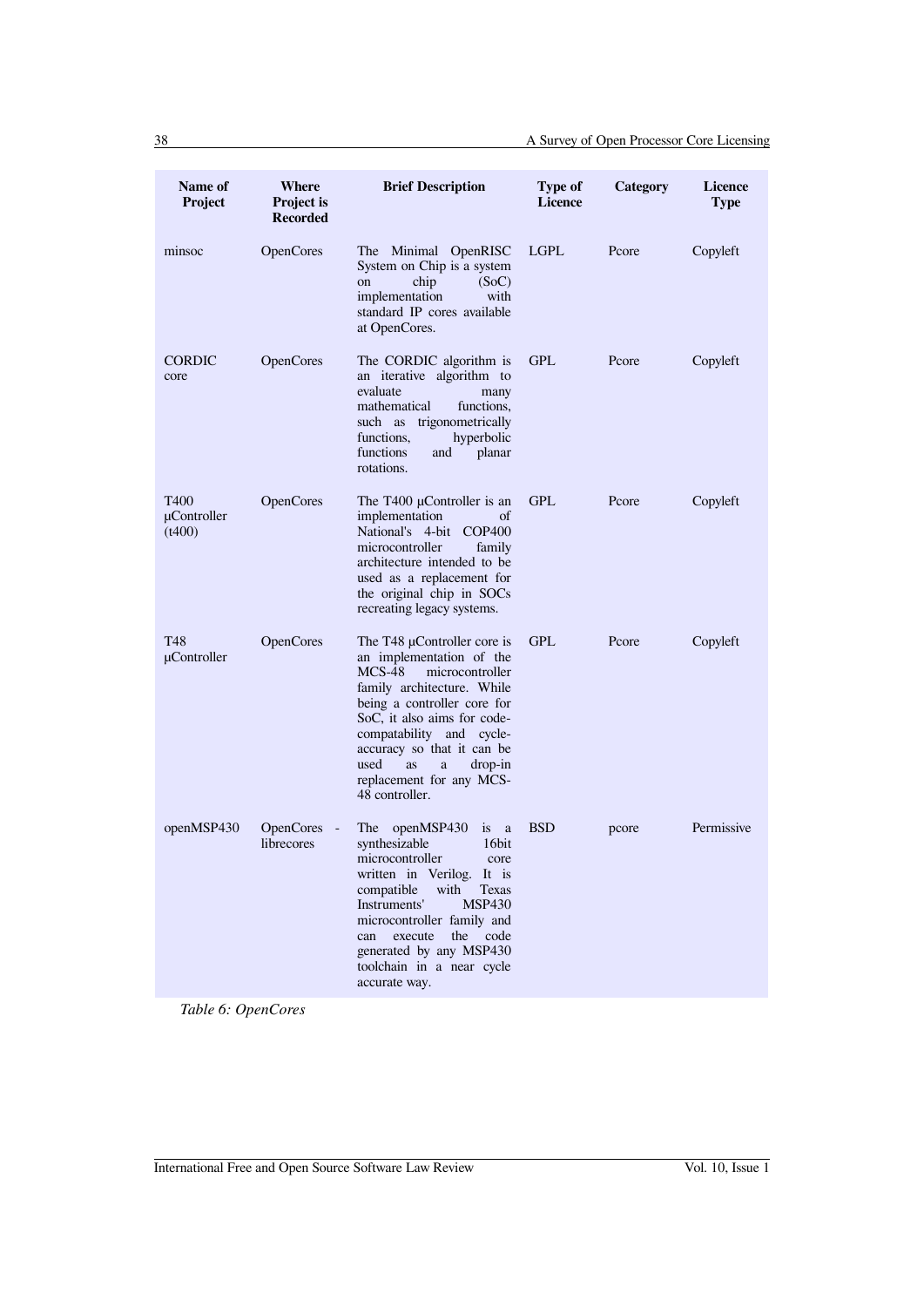# **Appendix 4**

### **Librecores**

| Name of<br>Project             | Where<br><b>Project is</b><br><b>Recorded</b> | <b>Brief Description</b>                                                                                                                                                                                                                                               | Type of<br><b>Licence</b>                                                | Category | <b>Licence</b><br><b>Type</b> |
|--------------------------------|-----------------------------------------------|------------------------------------------------------------------------------------------------------------------------------------------------------------------------------------------------------------------------------------------------------------------------|--------------------------------------------------------------------------|----------|-------------------------------|
| <b>ARM</b><br>ZAP<br>Processor | librecores                                    | ZAP is a pipelined ARM<br>processor core that can<br>the<br>ARM <sub>v4</sub> T<br>execute<br>instruction<br>It<br>$\frac{1}{1}$<br>set.<br>with<br>ARM <sub>v4</sub><br>equipped<br>compatible split writeback<br>caches<br>and<br>memory<br>management capabilities. | <b>GPL</b>                                                               | pcore    | Copyleft                      |
| mor1kx                         | librecores                                    | This repository contains an<br>OpenRISC 1000 compliant<br>processor IP core.                                                                                                                                                                                           | <b>MPL</b><br>2.0<br>RC <sub>2</sub>                                     | pcore    | Copyleft                      |
| neo430                         | librecores                                    | This processor is based on<br><b>Texas</b><br>Instruments<br>the<br>MSP430 ISA and provides<br>100% compatibility with<br>the original instruction set<br>but is not an MSP430 clone                                                                                   | <b>LGPL</b>                                                              | pcore    | Copyleft                      |
| kpu-soc                        | librecores                                    | KPU is a minimal system<br>on chip (SoC) created for<br>use as a testbench for the<br>KPU core                                                                                                                                                                         | <b>GPL</b>                                                               | pcore    | Copyleft                      |
| <b>PULPino</b>                 | librecores                                    | Single-core microcontroller<br>$32-Bit$<br>system based on<br>RISC-V<br>(ETH<br>cores<br>Zurich)                                                                                                                                                                       | <b>SOLDERPA</b><br><b>HW</b><br>D<br><b>LICENCE</b><br>V <sub>0.51</sub> | pcore    | Permissive                    |
| parallella-riscy               | librecores                                    | Integration of the RISC-V<br>rocket core, inside the Zynq<br>FPGA device of Parallella                                                                                                                                                                                 | MIT and The<br>Regents<br>of<br>the University<br>of California          | pcore    | Permissive                    |
| RgGen                          | librecores                                    | Code generation tool for<br>control/status in a SoC<br>design                                                                                                                                                                                                          | <b>MIT</b>                                                               | pcore    | Permissive                    |
| picorv32                       | librecores                                    | PicoRV32 is a CPU core<br>that implements the RISC-<br>V RV32IMC Instruction<br>Set. It can be configured as<br>RV32E, RV32I, RV32IC,<br>RV32IM, or RV32IMC<br>and<br>optionally<br>core,<br>contains a built-in interrupt<br>controller.                              | <b>ISC</b>                                                               | pcore    | Permissive                    |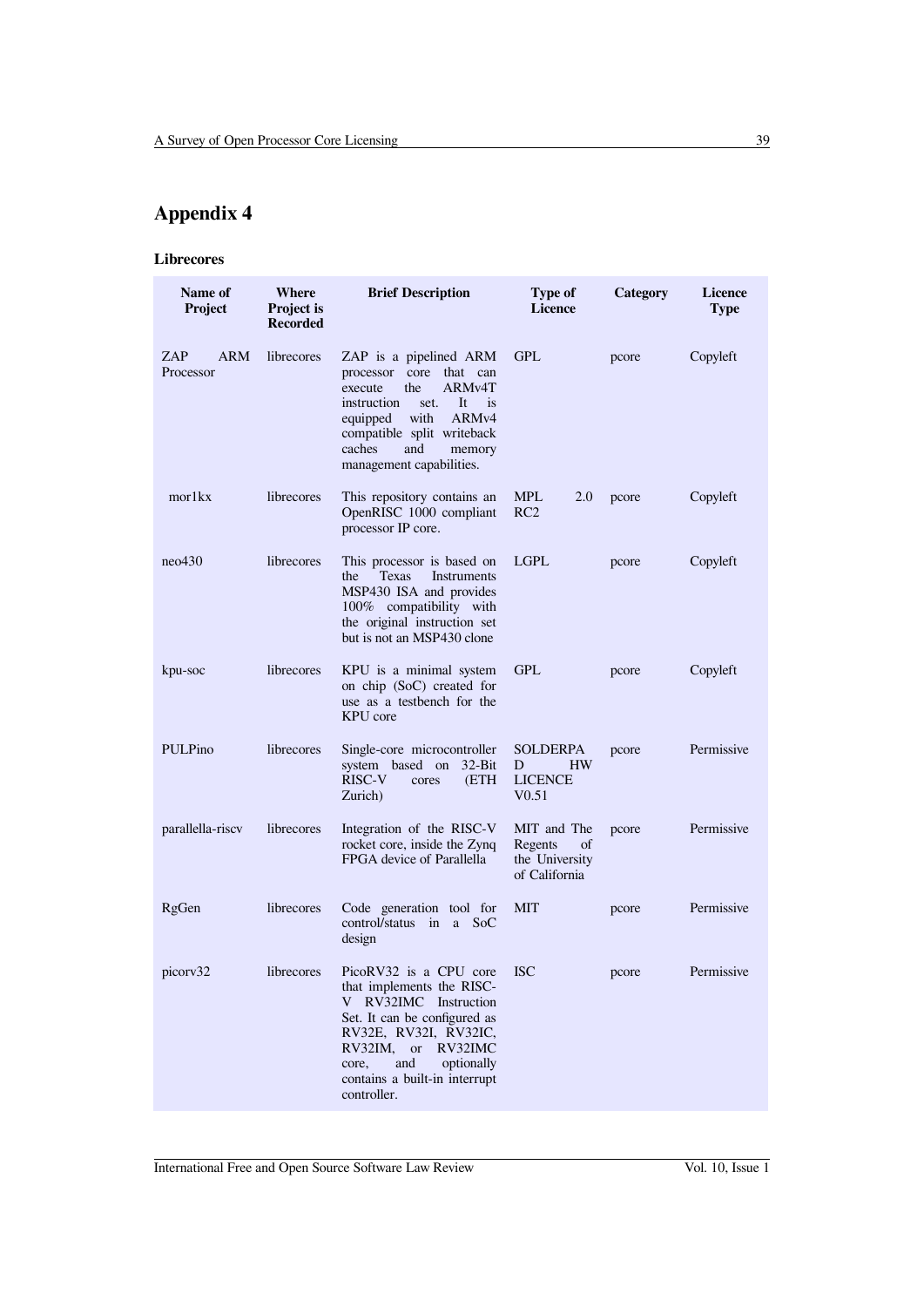| Name of<br>Project                                  | Where<br><b>Project is</b><br><b>Recorded</b> | <b>Brief Description</b>                                                                                                                                                                                                                                                                                                                            | Type of<br><b>Licence</b>                           | Category  | <b>Licence</b><br><b>Type</b> |
|-----------------------------------------------------|-----------------------------------------------|-----------------------------------------------------------------------------------------------------------------------------------------------------------------------------------------------------------------------------------------------------------------------------------------------------------------------------------------------------|-----------------------------------------------------|-----------|-------------------------------|
| SimpleVOut                                          | librecores                                    | A simple set of FPGA<br>cores for creating video<br>signals<br>in various formats.                                                                                                                                                                                                                                                                  | <b>ISC</b>                                          | pcore     | Permissive                    |
| <b>NyuziProcessor</b>                               | librecores                                    | Nyuzi is an experimental<br><b>GPGPU</b><br>processor<br>hardware design focused on<br>compute intensive tasks. It<br>is optimized for use cases<br>like deep learning<br>and<br>image processing.                                                                                                                                                  | Apache $v2.0$                                       | pcore     | Permissive                    |
| riscy-sodor                                         | librecores                                    | educational<br>microarchitectures for risc-<br>v isa                                                                                                                                                                                                                                                                                                | Sodor<br>based<br>on the BSD<br>3-clause<br>licence | pcore     | Permissive                    |
| <b>TV80</b><br>Z80-<br>compatible<br>microprocessor | librecores                                    | TV80 is a Z80-compatible<br>synthesizable Verilog core<br>and aims to be an area-<br>efficient core which closely<br>mimics<br>the<br>original<br>operation and cycle timing<br>of the Zilog Z80.                                                                                                                                                   | MIT                                                 | pcore     | Permissive                    |
| Ariane                                              | librecores                                    | Ariane is a 6-stage, single<br>issue, in-order CPU which<br>the<br>64-bit<br>implements<br>RISC-V instruction set. It<br>configurable<br>size,<br>has<br>separate TLBs, a hardware<br>PTW and branch-prediction<br>(branch target buffer and<br>branch history table). The<br>primary design goal was on<br>reducing<br>critical<br>path<br>length. | Solderpad<br>v0.51                                  | pcore     | Permissive                    |
| RV12 RISC-V<br>Processor                            | librecores                                    | The RV12 is a highly<br>configurable<br>single-issue,<br>single-core RV32I, RV64I<br><b>RISC</b><br>compliant<br><b>CPU</b><br>intended for the embedded<br>market.                                                                                                                                                                                 | other                                               | pcore     |                               |
| openGFX430                                          | librecores                                    | <b>The</b><br>openGFX430 is<br><sub>a</sub><br>synthesizable<br>Graphic<br>controller written in Verilog<br>tailored<br>for<br>the<br>and<br>openMSP430 core.                                                                                                                                                                                       | 3-Clause BSD                                        | interface | Permissive                    |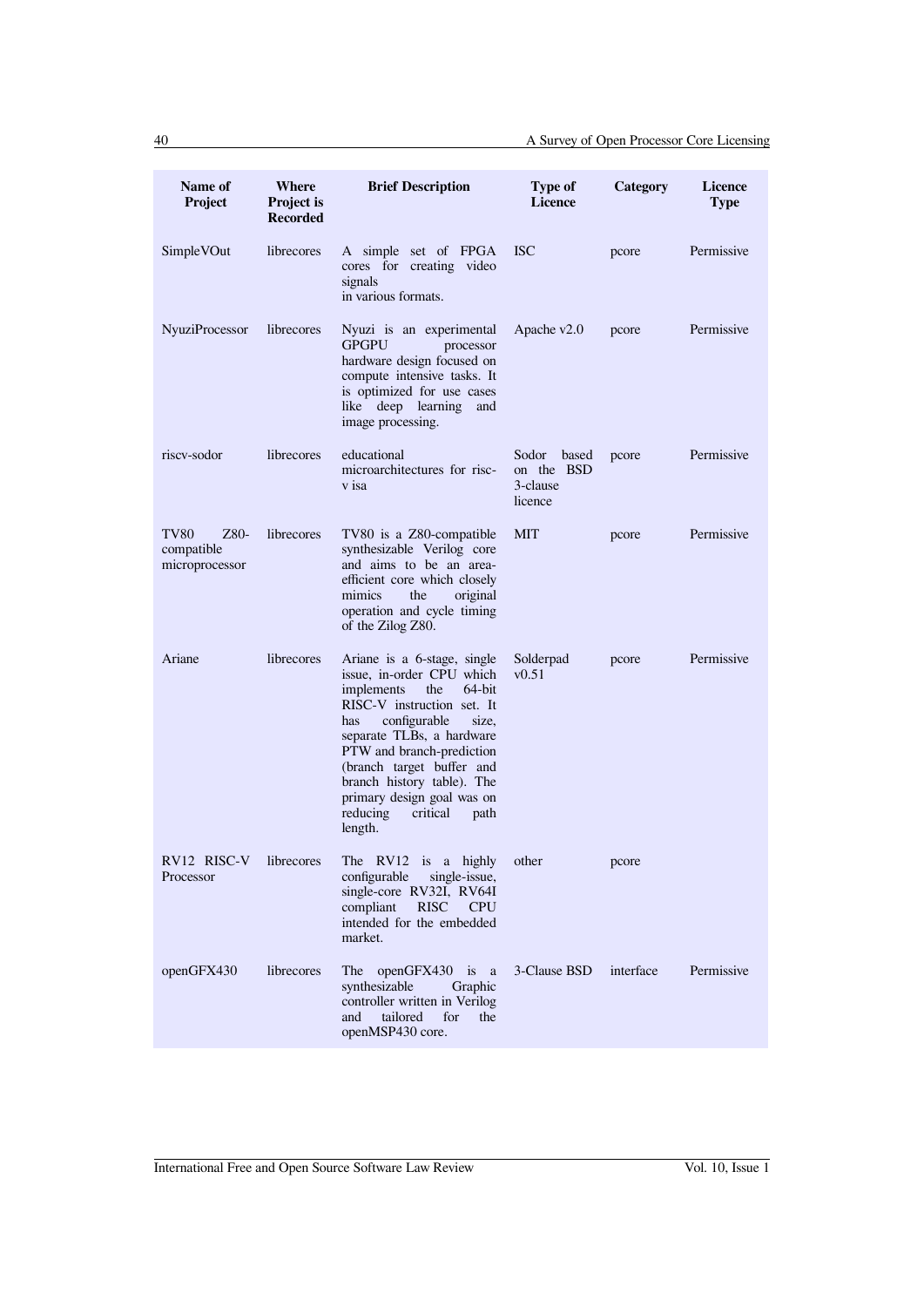| Name of<br>Project | Where<br><b>Project is</b><br><b>Recorded</b> | <b>Brief Description</b>                                                                                                                                                                                                                                           | Type of<br><b>Licence</b> | Category  | <b>Licence</b><br><b>Type</b> |
|--------------------|-----------------------------------------------|--------------------------------------------------------------------------------------------------------------------------------------------------------------------------------------------------------------------------------------------------------------------|---------------------------|-----------|-------------------------------|
| liteeth            | librecores                                    | LiteEth provides a small<br>footprint and configurable<br>Ethernet core whose aim is<br>to lower entry level of<br>complex FPGA cores used<br>in today's SoC such as<br>Ethernet,<br>SATA, PCIe,<br><b>SDRAM</b> Controller.                                       | 2-clause BSD              | interface | Permissive                    |
| litesata           | librecores                                    | LiteSATA provides a small<br>footprint and configurable<br>SATA gen1/2/3 core whose<br>aim is to lower entry level<br>οf<br>complex FPGA cores used<br>in today's SoC such as<br>Ethernet, SATA, PCIe,<br><b>SDRAM</b> Controller                                  | 2-clause BSD              | interface | Permissive                    |
| litedram           | librecores                                    | LiteDRAM<br>provides<br>a<br>footprint<br>small<br>and<br>configurable DRAM core<br>whose aim is to lower entry<br>level of<br>complex FPGA cores used<br>in today's SoC such as<br>Ethernet,<br>SATA, PCIe,<br><b>SDRAM</b> Controller                            | 2-clause BSD              | interface | Permissive                    |
| litepcie           | librecores                                    | LitePCIe provides a small<br>footprint and configurable<br>PCIe gen1/2 core whose<br>aim is to lower entry level<br>οf<br>complex FPGA cores by<br>providing used in today's<br>SoC such as<br>Ethernet,<br>SATA. PCIe.<br><b>SDRAM</b><br>Controller              | 2-clause BSD              | interface | Permissive                    |
| litejesd204b       | librecores                                    | LiteJESD204B provides a<br>footprint<br>small<br>and<br>configurable<br>JESD204B<br>core whose aim is to lower<br>entry level of<br>complex FPGA cores by<br>providing used in today's<br>SoC such<br>Ethernet,<br>as<br>SATA, PCIe,<br><b>SDRAM</b><br>Controller | 2-clause BSD              | interface | Permissive                    |
| EurySpace          | librecores                                    | Communication<br>Space<br>System based on CCSDS<br>recommendations                                                                                                                                                                                                 | <b>MIT</b>                | interface | Permissive                    |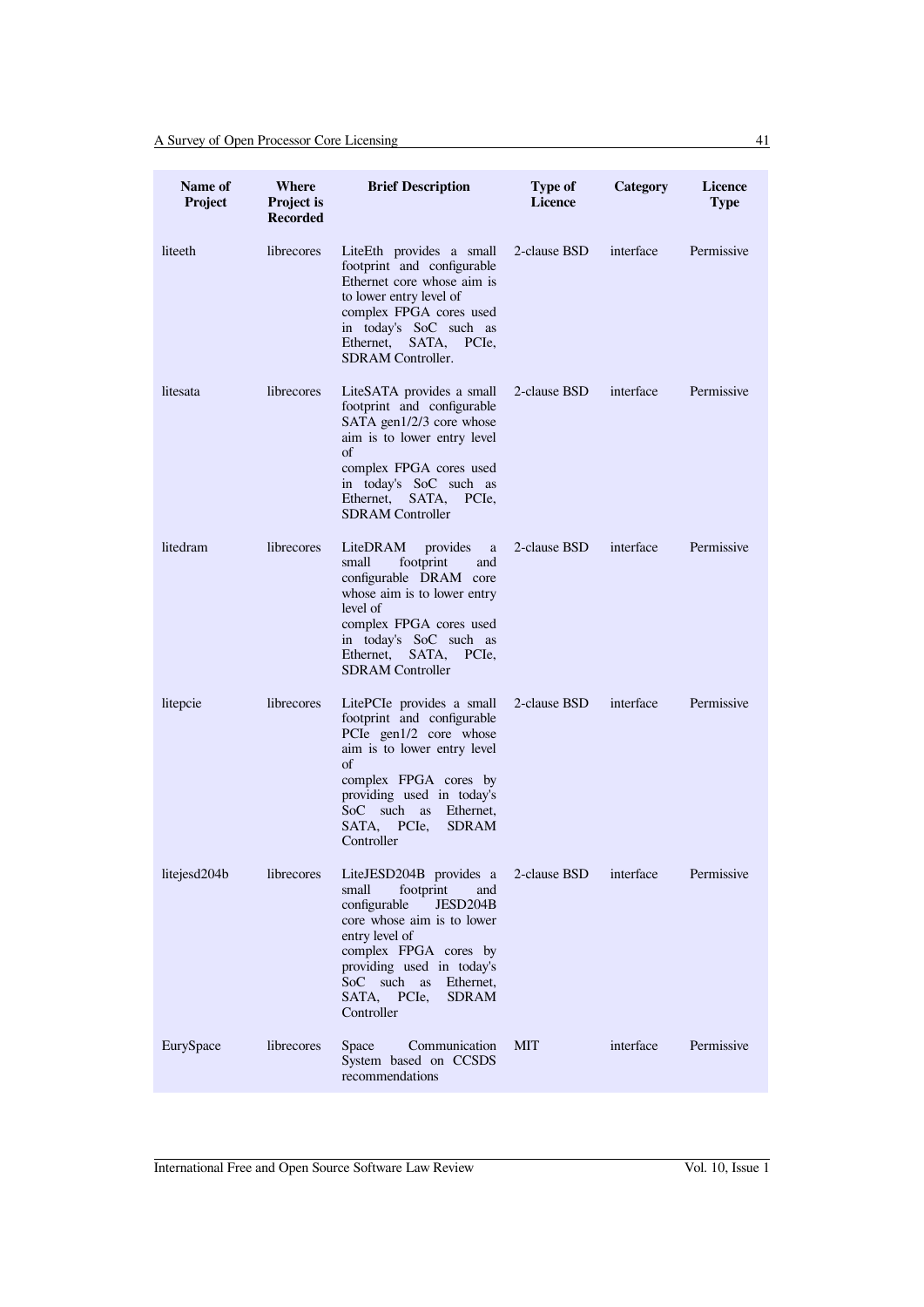| Name of<br>Project                                             | Where<br>Project is<br><b>Recorded</b> | <b>Brief Description</b>                                                                                                                                                                                                                                                                                                                | Type of<br><b>Licence</b> | Category  | <b>Licence</b><br><b>Type</b> |
|----------------------------------------------------------------|----------------------------------------|-----------------------------------------------------------------------------------------------------------------------------------------------------------------------------------------------------------------------------------------------------------------------------------------------------------------------------------------|---------------------------|-----------|-------------------------------|
| <b>HDMI2USB</b>                                                | librecores                             | The HDMI2USB project<br>affordable<br>develops<br>hardware options to record<br>stream HD videos<br>and<br>(from HDMI & DisplayPort<br>sources) for conferences,<br>meetings and user groups.                                                                                                                                           | 2-clause BSD              | interface | Permissive                    |
| <b>USB</b><br>1.1<br>Device IP Core                            | librecores                             | USB 1.1 slave/device IP<br>core derived from USB 2.0<br>Function IP core save that<br>all the high speed support<br>logic has been ripped out<br>and the interface changed<br>from shared memory to<br>FIFO based                                                                                                                       | 3-clause BSD              | interface | Permissive                    |
| <b>USB</b><br>2.0<br>Device IP Core                            | librecores                             | This is a USB 2.0 compliant<br>core. Due to the high<br>interface speed, an external<br>PHY will be required and<br>an industry standard PHY<br>interface for USB has been<br>developed. This interface is<br>called USB<br>Transceiver<br>Macrocell<br>Interface<br>(UTMI)<br><i>is</i><br>and<br><b>WISHBONE</b><br>SoC<br>compliant. | 3-clause BSD              | interface | Permissive                    |
| AES (Rijndael)<br><b>IP</b> Core                               | librecores                             | AES (Rijndael) IP Core<br>$(128 \text{ bit version})$                                                                                                                                                                                                                                                                                   | 3-clause BSD              | interface | Permissive                    |
| NoC<br>Implementation<br>Written<br>in<br><b>SystemVerilog</b> | librecores                             | This is a Network on Chip<br>(NoC)<br>Router/Fabric<br>implementation written in<br>SystemVerilog.                                                                                                                                                                                                                                      | Apache v2.0               | interface | Permissive                    |
| $CSI-2$<br><b>MIPI</b><br>Receiver                             | librecores                             | This project is an open<br>source (MIT license) MIPI<br>CSI-2 receive core for<br>Xilinx FPGAs, supporting<br>4k resolution at greater than<br>30fps.                                                                                                                                                                                   | MIT                       | interface | Permissive                    |
| Wishbone                                                       | librecores                             | Wishbone<br>is<br>an<br>interconnect for Systems-<br>on-Chip.                                                                                                                                                                                                                                                                           | other                     | interface |                               |
| scct                                                           | librecores                             | SCCT is a Simple Capture/<br>Compare Timer written in<br>Verilog. It provides multiple<br>capture/compare<br>channels<br>that use a common counter.                                                                                                                                                                                     | <b>GPL</b>                | component | Copyleft                      |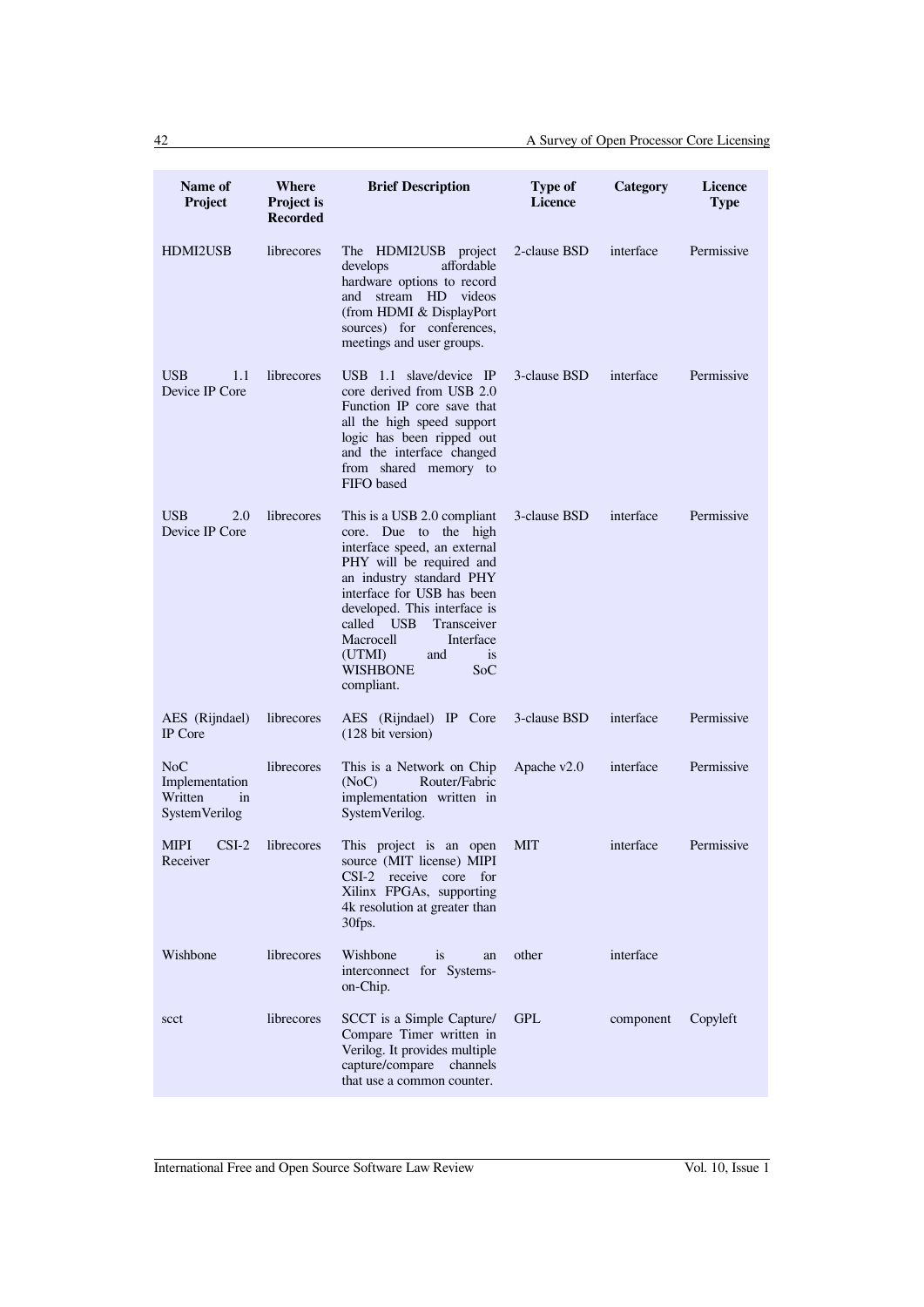| Name of<br>Project                         | Where<br><b>Project is</b><br><b>Recorded</b> | <b>Brief Description</b>                                                                                                                                                                                                                                            | Type of<br><b>Licence</b> | Category  | <b>Licence</b><br><b>Type</b> |
|--------------------------------------------|-----------------------------------------------|---------------------------------------------------------------------------------------------------------------------------------------------------------------------------------------------------------------------------------------------------------------------|---------------------------|-----------|-------------------------------|
| libstorage                                 | librecores                                    | Library<br>of<br><b>RTL</b><br>components for data storage                                                                                                                                                                                                          | <b>ISC</b>                | component | Permissive                    |
| The PicoBlaze-<br>Library                  | librecores                                    | The<br>PicoBlaze-Library<br>several PicoBlaze<br>offers<br>devices and code routines to<br>extend<br>a<br>common<br>PicoBlaze environment to a<br>little System on a Chip<br>(SoC or SoFPGA).                                                                       | Apache v2.0               | component | Permissive                    |
| PicoBlaze-<br>Examples                     | librecores                                    | PoC - "Pile of Cores"<br>implementations<br>provides<br>for often required hardware<br>functions such as FIFOs,<br>RAM wrapper, and ALUs.                                                                                                                           | Apache $v2.0$             | component | Permissive                    |
| The<br>$PoC$ -<br>Library                  | librecores                                    | PoC - "Pile of Cores"<br>implementations<br>provides<br>for often required hardware<br>functions<br>such<br>as<br>Arithmetic Units, Caches,<br>Clock-Domain-Crossing<br>FIFO <sub>s</sub> .<br><b>RAM</b><br>Circuits,<br>$IVO$<br>wrappers,<br>and<br>Controllers. | Apache v2.0               | component | Permissive                    |
| litescope                                  | librecores                                    | LiteScope<br>is<br>a<br>small<br>footprint and configurable<br>embedded logic analyzer<br>for use in an FPGA and<br>aims to provide a free,<br>portable and flexible<br>alternative to large vendor<br>solutions                                                    | 2-clause BSD              | component | Permissive                    |
| <b>WISHBONE</b><br>Interconnect IP<br>Core | librecores                                    | $\mathbf{1}$<br><b>WISHBONE</b><br><b>This</b><br>a<br>Matrix<br>IP<br>Interconnect<br>core. It can interconnect up<br>to 8 Masters and 16 Slaves.                                                                                                                  | 3-clause BSD              | component | Permissive                    |
| sha256                                     | librecores                                    | implementation<br>Hardware<br><b>SHA-256</b><br>of<br>the<br>cryptographic hash function<br>with support for both SHA-<br>256 and SHA-224                                                                                                                           | 2-clause BSD              | component | Permissive                    |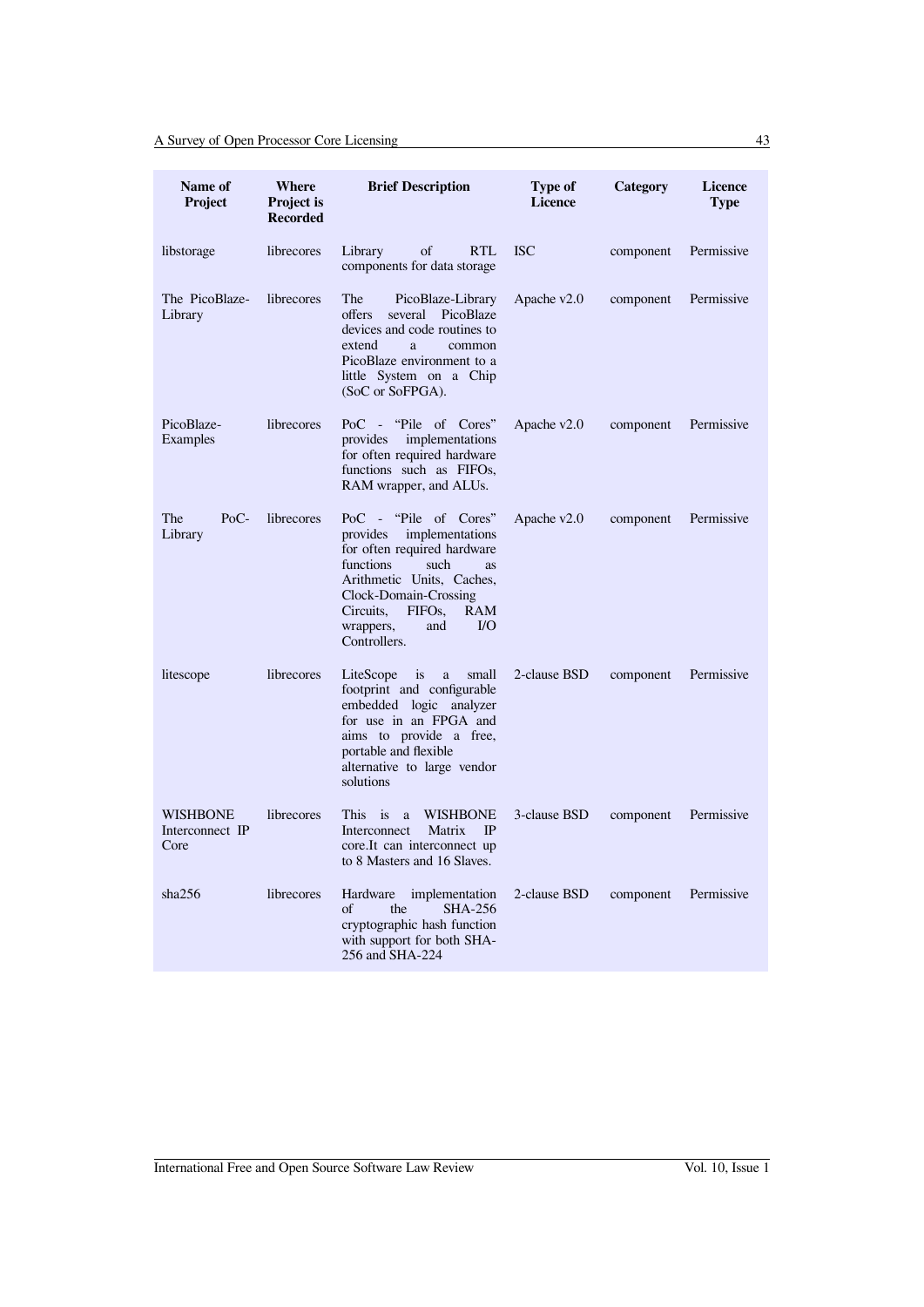| Name of<br><b>Project</b> | Where<br><b>Project is</b><br><b>Recorded</b> | <b>Brief Description</b>                                                                                                                                                                                                                                                                 | <b>Type of</b><br><b>Licence</b> | Category  | <b>Licence</b><br><b>Type</b> |
|---------------------------|-----------------------------------------------|------------------------------------------------------------------------------------------------------------------------------------------------------------------------------------------------------------------------------------------------------------------------------------------|----------------------------------|-----------|-------------------------------|
| siphash                   | librecores                                    | This is a hardware<br>implementation of<br>the<br>SipHash [1] keyed hash<br>function written in Verilog<br>2001 and is designed as a<br>self contained core that<br>performs the message block<br>including<br>processing<br>initialization, compression<br>and finalization operations. | 2-clause BSD                     | component | Permissive                    |

*Table 7: LibreCores*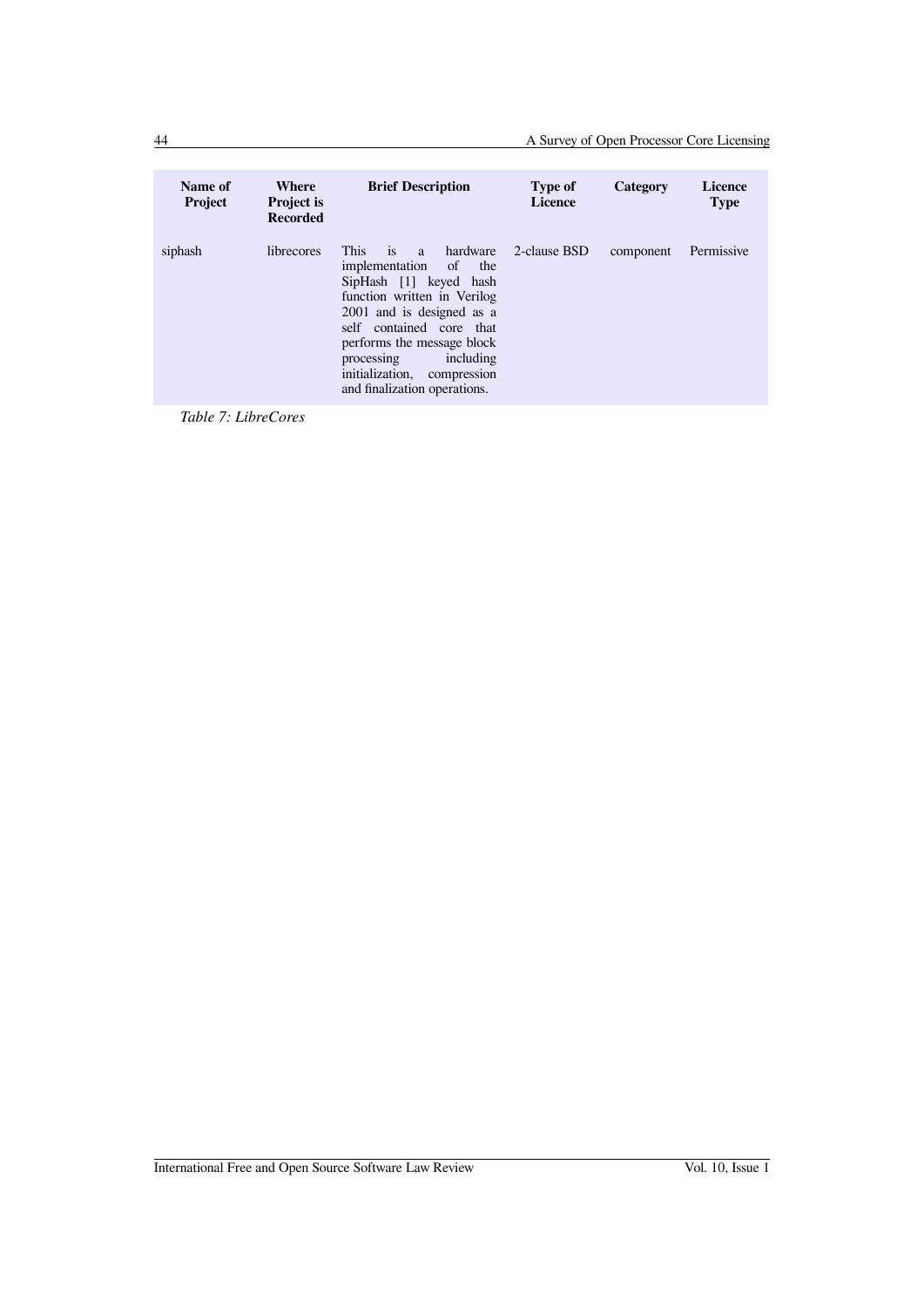# **Appendix 5**

## **Analysis**

|                 |                | <b>OpenCores</b> | <b>Librecores</b> | <b>Total</b> |
|-----------------|----------------|------------------|-------------------|--------------|
|                 | Processor Core | 9                | 14                | 23           |
| Type of project | Component      | 3                | 9                 | 12           |
|                 | Interface      | 11               | 14                | 25           |
| <b>TOTAL:</b>   |                | 23               | 37                | 60           |

*Table 8: Summary Analysis*

|                 |            | <b>OpenCores</b> | <b>Librecores</b> | <b>Total</b> |
|-----------------|------------|------------------|-------------------|--------------|
|                 | Copyleft   | 19               | 5                 | 24           |
| <b>Licences</b> | Permissive | 3                | 30                | 33           |
|                 | Other      |                  | $\overline{c}$    | 3            |
| <b>Total:</b>   |            | 23               | 37                | 60           |

## *Table 9: Licence Analysis*

|                  |            | <b>Processor</b><br>Core | Component | <b>Interface</b> | <b>Total</b> |
|------------------|------------|--------------------------|-----------|------------------|--------------|
|                  | Copyleft   | $\overline{7}$           | 3         | 9                | 19           |
| <b>OpenCores</b> | Permissive |                          | $\Omega$  | 2                | 3            |
|                  | Other      | ı                        | $\theta$  | $\overline{0}$   | 1            |
| <b>Total:</b>    |            | 9                        | 3         | 11               | 23           |

*Table 10: OpenCore Analysis*

|                              |            | <b>Processor</b><br>Core | Component        | <b>Interface</b> | <b>Total</b>   |
|------------------------------|------------|--------------------------|------------------|------------------|----------------|
|                              | Copyleft   | $\overline{4}$           | 1                | $\overline{0}$   | 5              |
| <b>Librecores</b>            | Permissive | 9                        | 8                | 13               | 30             |
|                              | Other      | $\mathbf{1}$             | $\overline{0}$   | 1                | $\overline{2}$ |
| <b>Total:</b>                |            | 14                       | $\boldsymbol{9}$ | 14               | 37             |
| Table 11: Librecore Analysis |            |                          |                  |                  |                |
|                              |            | <b>Processor</b><br>Core | Component        | <b>Interface</b> | <b>Total</b>   |
|                              | Copyleft   | 11                       | $\overline{4}$   | 9                | 24             |